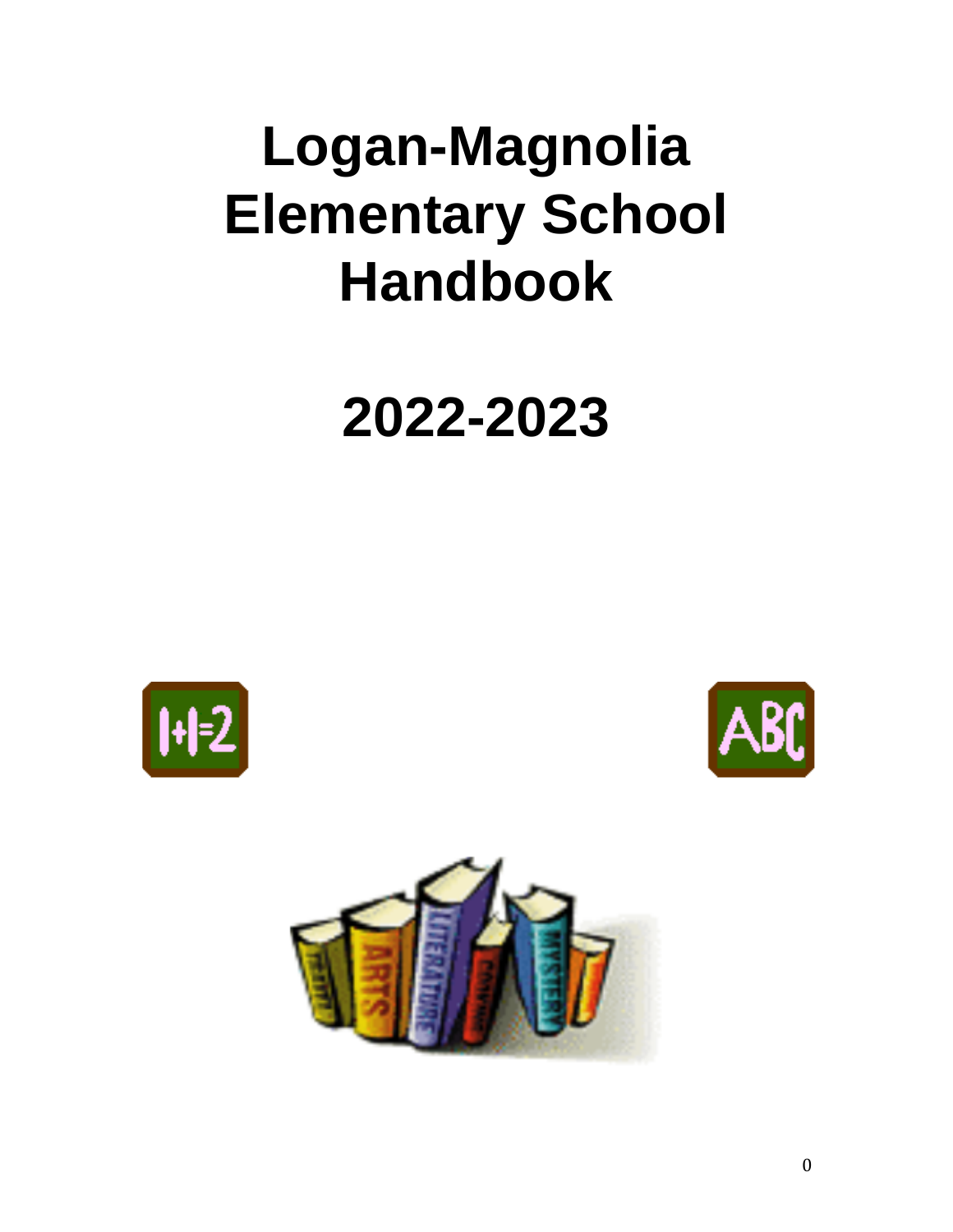# **TABLE OF CONTENTS**

# **OPENING STATEMENT**

# **ONLINE REGISTRATION AND PAYMENT OF FEES**

## **STUDENT ATTENDANCE**

# **STUDENT HEALTH, WELL-BEING AND SAFETY**

|                                                         | 11 |
|---------------------------------------------------------|----|
|                                                         | 11 |
|                                                         | 11 |
|                                                         | 12 |
|                                                         | 12 |
|                                                         | 12 |
|                                                         |    |
|                                                         | 14 |
|                                                         | 14 |
|                                                         | 14 |
|                                                         | 15 |
| Sexual Abuse and Harassment of Students by Employees 15 |    |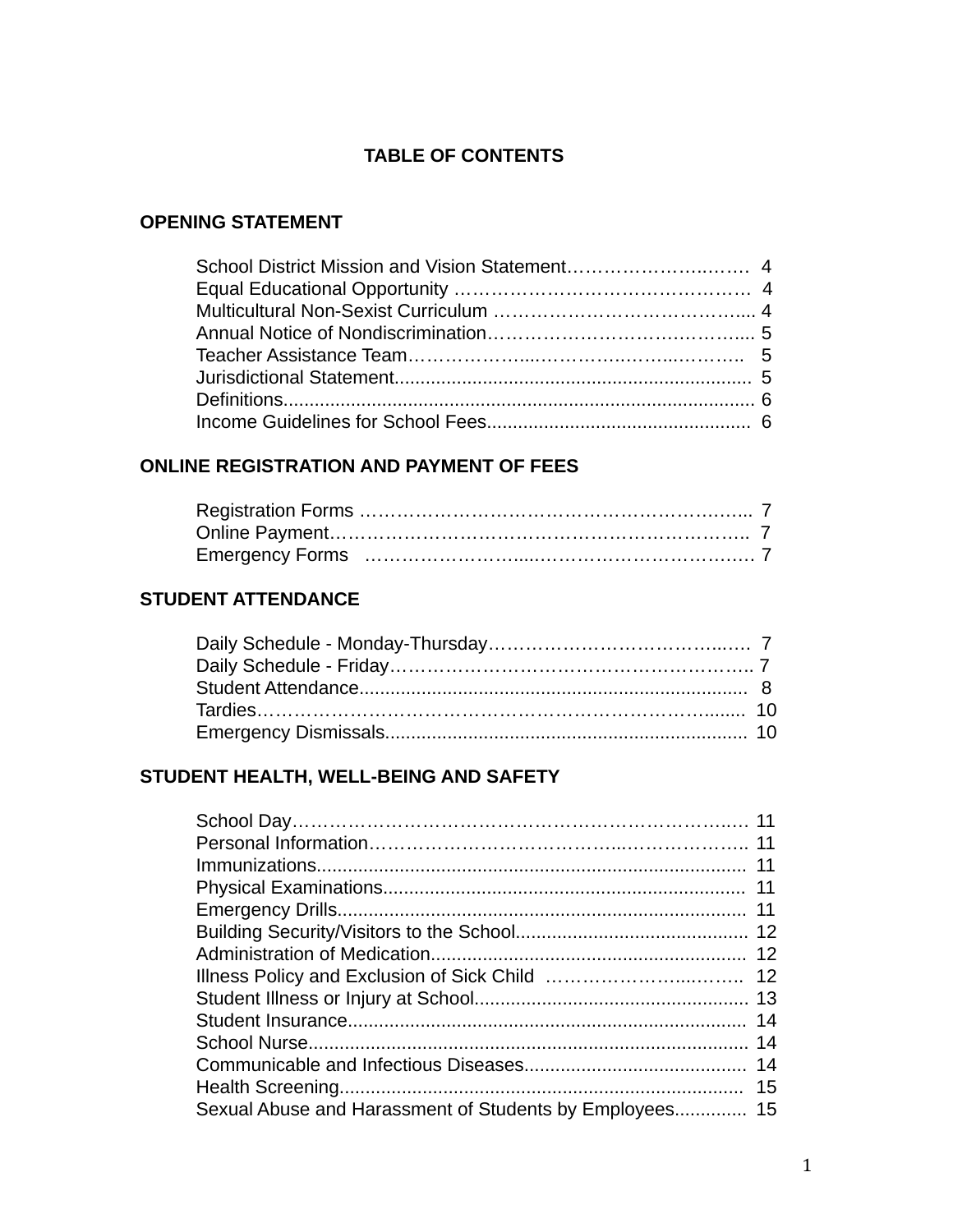# **STUDENT ACTIVITIES**

| Use of School District Facilities by Student Organizations19  |  |
|---------------------------------------------------------------|--|
| Community Use of School District Buildings & Sites & Equip 19 |  |

# **STUDENT RECORDS**

# **STUDENT RIGHTS AND RESPONSIBILITIES**

|                                                             | 22 |
|-------------------------------------------------------------|----|
|                                                             |    |
|                                                             |    |
|                                                             |    |
|                                                             |    |
| Bicycles, Rollerblades, Roller-skates, and Skateboards 26   |    |
| Illegal Items Found in School or in Students' Possession 26 |    |
|                                                             |    |
|                                                             |    |
|                                                             |    |
|                                                             |    |
|                                                             |    |
|                                                             |    |
|                                                             |    |
|                                                             |    |
|                                                             |    |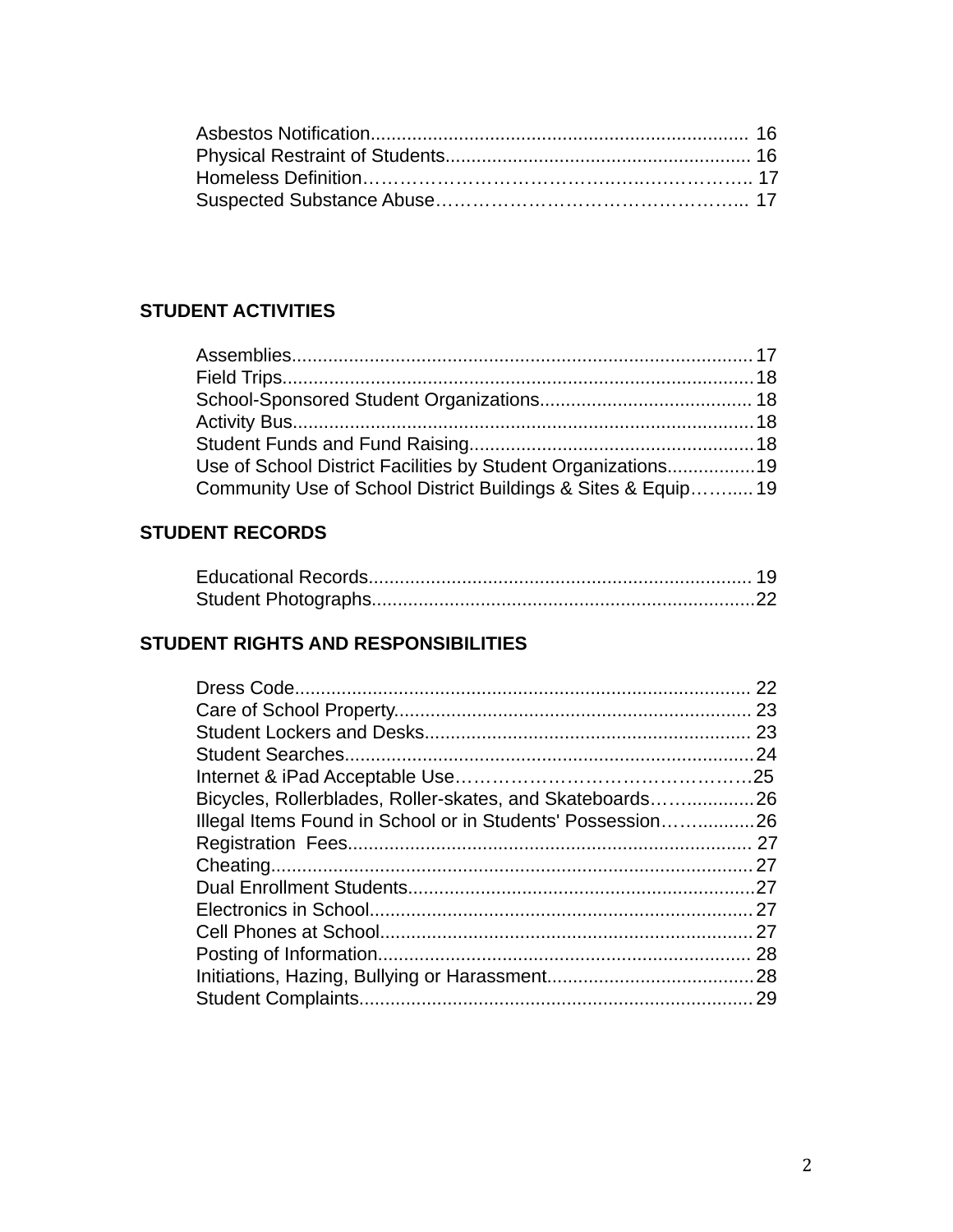# STUDENT SCHOLASTIC ACHIEVEMENT

# **ONLINE LEARNING**

# **MISCELLANEOUS**

|                                               | 32 |
|-----------------------------------------------|----|
|                                               | 32 |
|                                               |    |
|                                               |    |
|                                               |    |
|                                               |    |
|                                               |    |
|                                               |    |
|                                               |    |
|                                               |    |
|                                               | 35 |
|                                               |    |
|                                               |    |
|                                               |    |
|                                               |    |
|                                               |    |
|                                               |    |
| School Parties, Ceremonies, and Observances39 |    |
|                                               |    |
|                                               |    |
|                                               |    |
|                                               |    |
|                                               |    |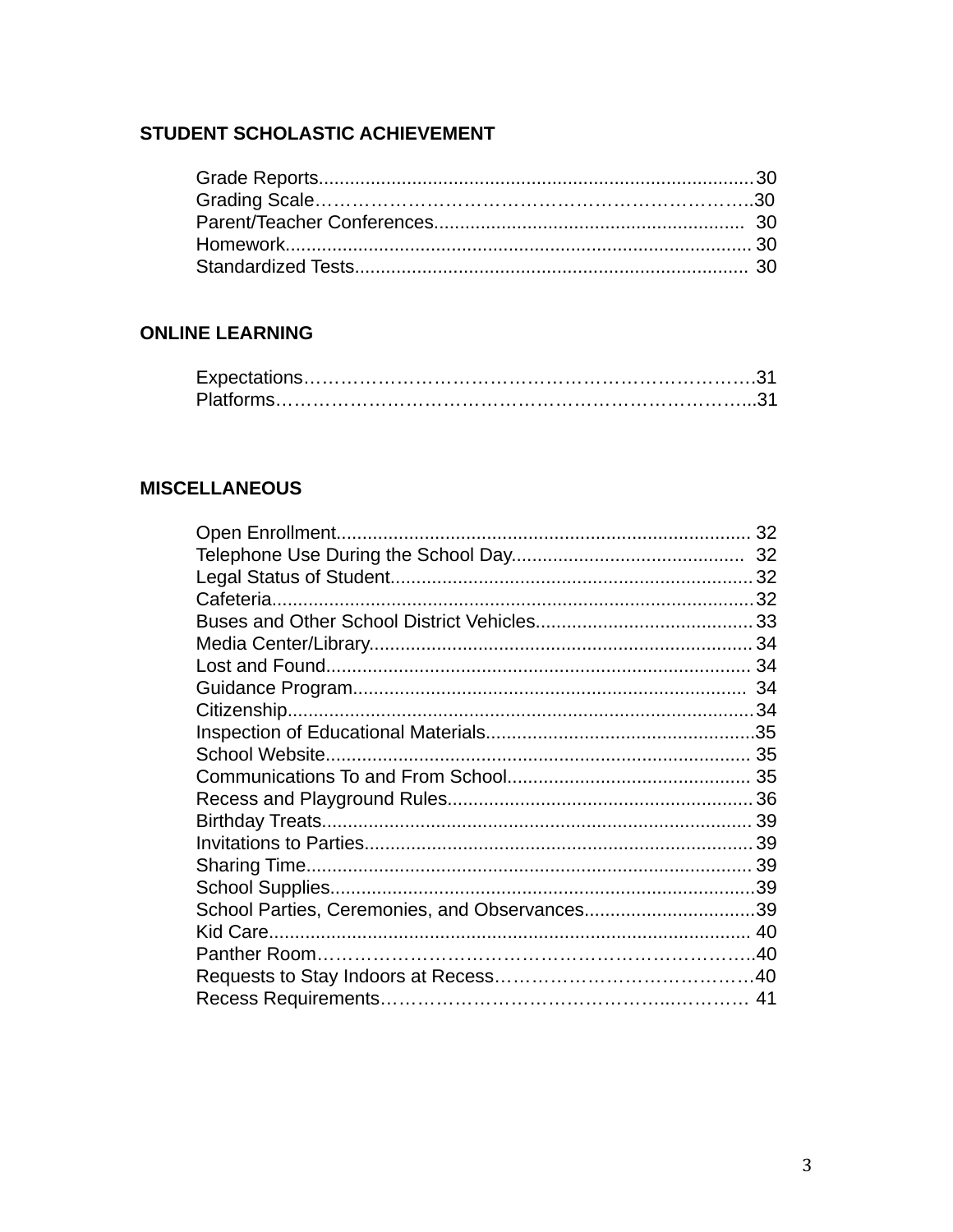# **OPENING STATEMENTS**

# **Vision Statement for the Logan-Magnolia Community Schools**

*Relentlessly pursuing educational excellence for every child every day.*

## **Mission Statement for the Logan-Magnolia Community Schools**

*The Logan-Magnolia School District will have a culture of learning that embraces:*

- *technological innovation*
- *community involvement*
- *personalized authentic education*
- *challenging curriculum*

# **Equal Educational Opportunity**

It is the policy of the Logan-Magnolia Community School District not to discriminate on the basis of race, color, national origin, sex, disability, religion, creed, age (for employment), marital status (for programs), sexual orientation, gender identity, and socioeconomic status (for programs) in its educational programs and its employment practices. There is a grievance procedure for processing complaints of discrimination. If you have questions related to this policy please contact Bailey Krueger, Level 1 Investigator/Equity Coordinator, 1200 North 2nd Avenue, Logan, IA 51546, 712-644-2250,

bkrueger@lomaschools.org. The school district, in its educational program, has a process to assist students experiencing behavior and learning difficulties. The Teacher Assistance Team is responsible for this process. Representatives from the Area Education Agency may also assist the School District in this process. Parents wanting access to this process should contact Principal Jill Kiger at 644-2168.

## **Multicultural Non-Sexist Curriculum**

The Logan-Magnolia Community School District will do everything in its power to promote and integrate a curriculum that will foster respect and appreciation for the cultural and diversity found in our country and an awareness of the rights, duties, and responsibilities of each individual as a member of a multicultural,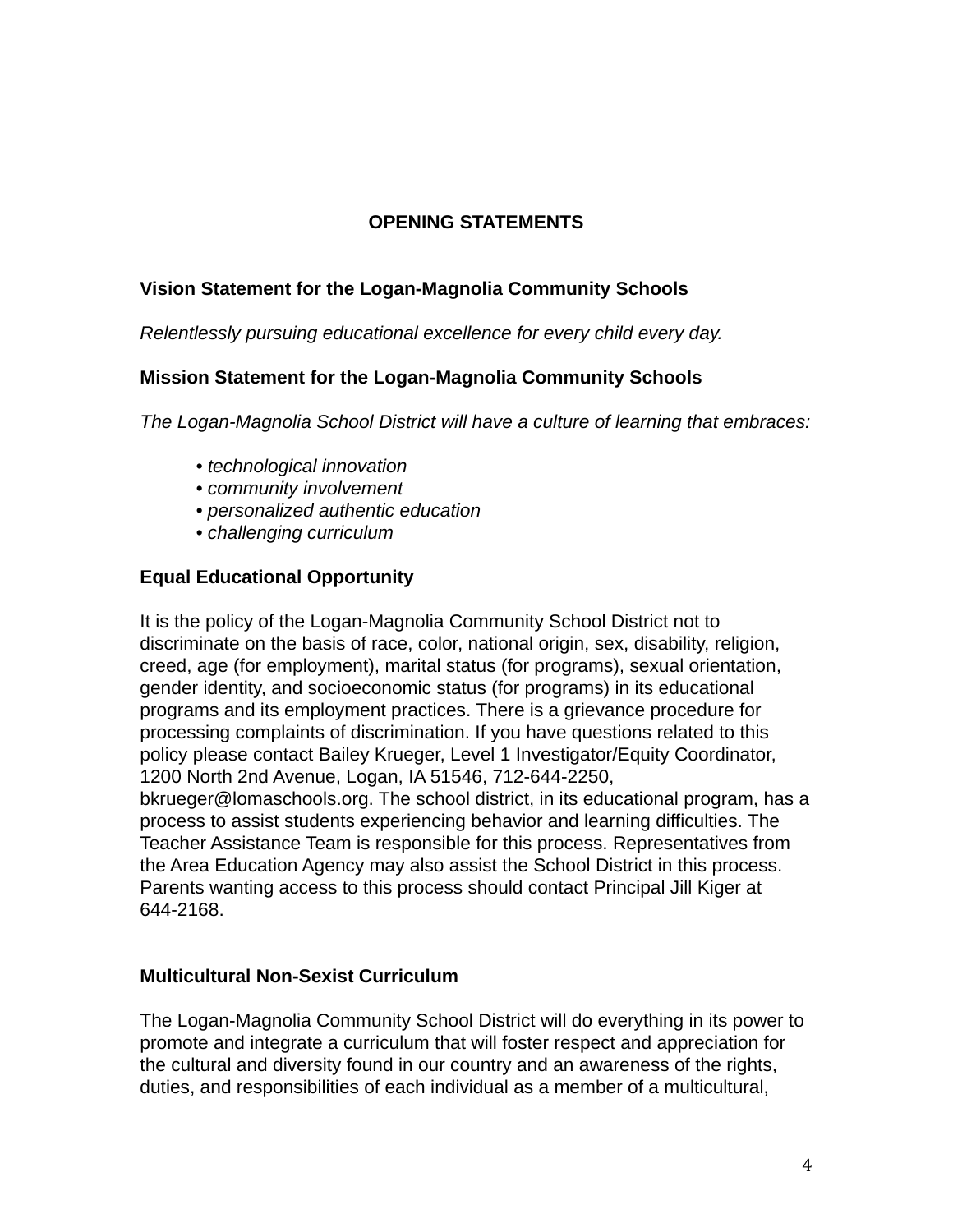non-sexist society. Complaints may be directed to the Level 1 Investigator/Equity Coordinator, Bailey Krueger, bkrueger@lomaschools.org.

# **Annual Notice of Nondiscrimination**

It is the policy of the Logan-Magnolia Community School District not to discriminate on the basis of race, color, national origin, sex, disability, religion, creed, age (for employment), marital status (for programs), sexual orientation, gender identity, and socioeconomic status (for programs) in its educational programs and its employment practices. There is a grievance procedure for processing complaints of discrimination. lf you have questions related to this policy please contact Bailey Krueger, Equity Coordinator, 1200 North 200 Avenue, Logan, IA 51546, 712-644-2250, bkrueger[@lomaschools.org](mailto:jhedger@lomaschools.org).

# **Teacher Assistance Team**

The school district, in its educational program, has a process to assist students experiencing behavior and learning difficulties. The Teacher Assistance Team is responsible for this process. Representatives from the area education agency may also assist the school district in this process. Parents wanting access to this process should contact Principal Jill Kiger at 644-2168.

## **Jurisdictional Statement**

This handbook is an extension of board policy and is a reflection of the goals and objectives of the board. The board, administration and employees expect students to conduct themselves in a manner fitting to their age level and maturity and with respect and consideration for the rights of others. Students are expected to treat teachers, other employees, students, visitors and guests with respect and courtesy. Students may not use abusive language, profanity or obscene gestures or language.

This handbook and school district policies, rules and regulations are in effect while students are on school grounds, school district property or on property within the jurisdiction of the school district; while on school-owned and/or school-operated buses or vehicles or chartered buses; while attending or engaged in school activities; and while away from school grounds if the misconduct directly affects the good order, efficient management and welfare of the school district or involves students or staff. School district policies, rules and regulations are in effect 12 months a year. A violation of a school district policy, rule or regulation may result in disciplinary action and may affect a student's eligibility to participate in extracurricular activities whether the violation occurred while school was in session or while school was not in session.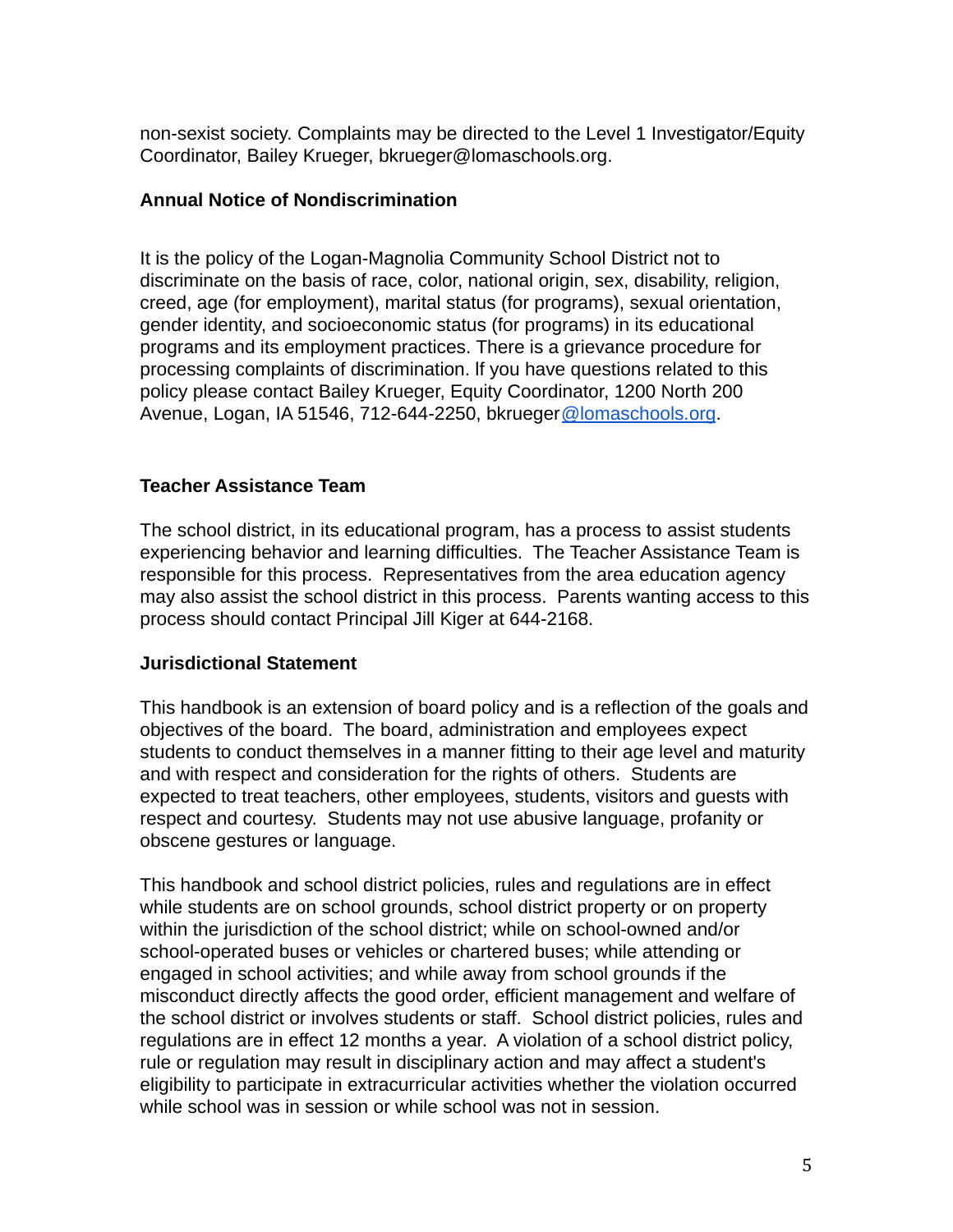Students are expected to comply with and abide by the school district's policies, rules and regulations.

Students who fail to abide by the school district's policies, rules and regulations may be disciplined for conduct which disrupts or interferes with the education program; conduct which disrupts the orderly and efficient operation of the school district or school activity; conduct which disrupts the rights of other students to obtain their education or to participate in school activities; or conduct which interrupts the maintenance of a disciplined atmosphere. Disciplinary measures include, but are not limited to, removal from the classroom, detention, suspension, probation and expulsion. Discipline can also include prohibition from participating in extracurricular activities, including athletics. The discipline imposed is based upon the facts and circumstances surrounding the incident and the student's record.

The school reserves and retains the right to modify, eliminate or establish school district policies, rules and regulations as circumstances warrant, including those contained in the handbook. Students are expected to know the contents of the handbook and comply with it. Students or parents with questions or concerns may contact the elementary principal's office for information about the current enforcement of the policies, rules or regulations of the school district.

# **Definitions**

In this handbook, the word "parent" also means "guardian" unless otherwise stated. An administrator's title, such as superintendent or principal, also means that individual's designee unless otherwise stated. The term "school grounds" includes the school district facilities, school district property, property within the jurisdiction of the school district or school district premises, school-owned or school-operated buses or vehicles and chartered buses. The term "school facilities" includes school district buildings. The term "school activities" means all school activities in which students are involved whether they are school-sponsored or school-approved, whether they are an event or an activity, or whether they are held on or off school grounds.

# **Income Guidelines for School Fees**

The school district charges fees for certain items, such as textbook rental. Students whose families meet the income guidelines for free and reduced price lunch, the Family Investment Program (FIP), Supplemental Security Income (SSI), transportation assistance under open enrollment, or students who are in foster care are eligible to have their student fees waived or partially waived. Students whose families are experiencing a temporary financial difficulty may be eligible for a temporary waiver of student fees. Parents or students who believe they may qualify for temporary financial hardship should contact the school at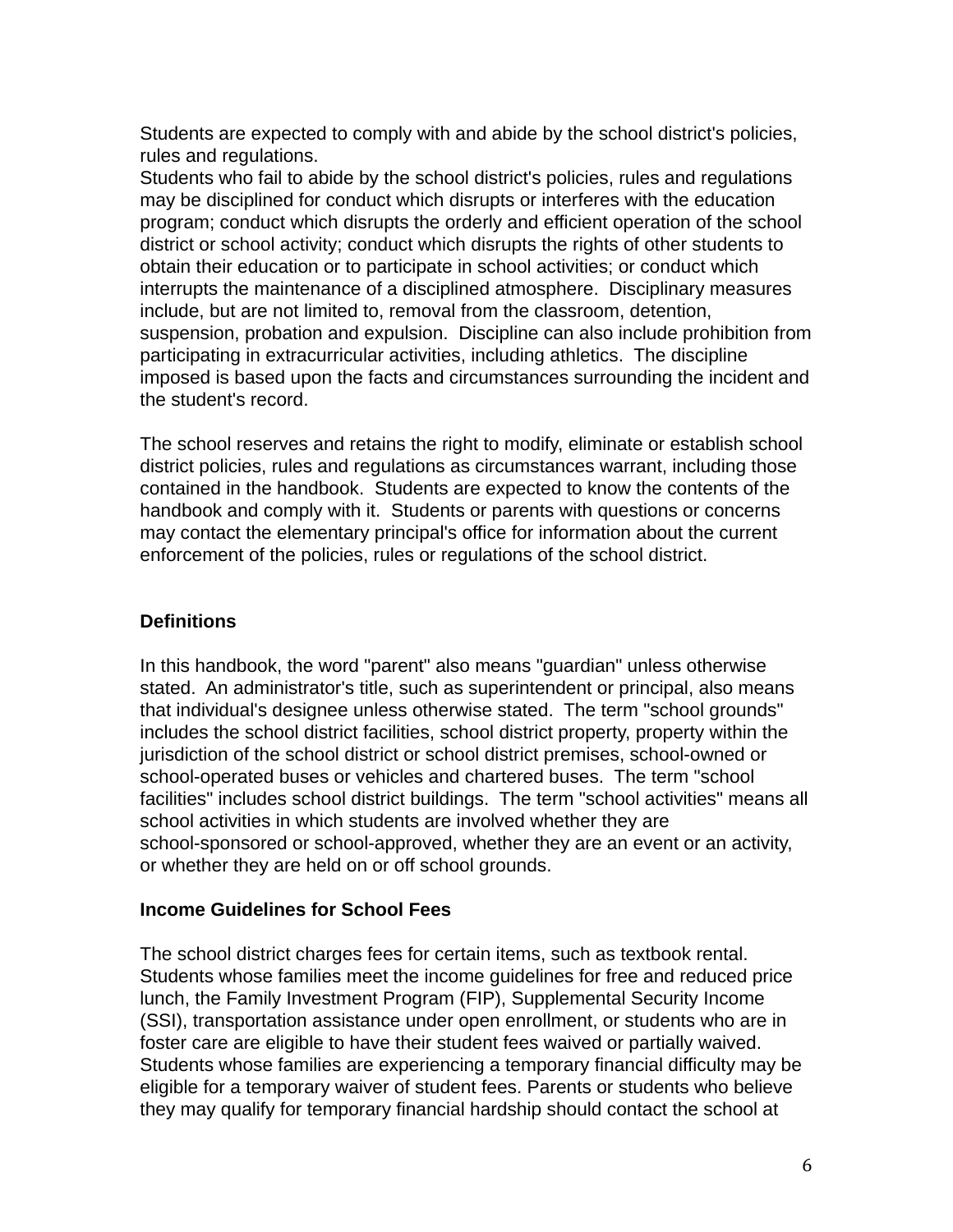registration for a waiver form. This waiver does not carry over from year to year and must be completed annually.

# **ONLINE REGISTRATION AND PAYMENT OF FEES**

# **Registration Forms**

Parents will be required to register their child/children online. Parents will be able to access the online registration from the JMC Parent Portal. The login for JMC may be found on the school website, which is [www.lomaschools.org](http://www.lomaschools.org). If you are unsure of your login information please contact the school office.

# **Online Payment**

All school fees and bills are available to be paid online. This is accessible on the JMC Parent Portal.

# **Emergency Forms**

Parents are required to update their emergency contact and health information on the JMC parent portal. The login for JMC may be found on the school website, which is [www.lomaschools.org](http://www.lomaschools.org). If you are unsure of your login information please contact the school office.

# **STUDENT ATTENDANCE**

# **Monday - Thursday Schedule**

| 7:50                   | Breakfast students only may enter the building |
|------------------------|------------------------------------------------|
| 8:05                   | All students may enter the building            |
| 8:15                   | Classes begin                                  |
| 3:30                   | <b>Dismissal</b>                               |
| <b>Friday Schedule</b> |                                                |
| 9:00                   | Breakfast students only may enter the building |
| 9:20                   | All students may enter the building            |
| 9:30                   | Classes begin                                  |
| 3:30                   | <b>Dismissal</b>                               |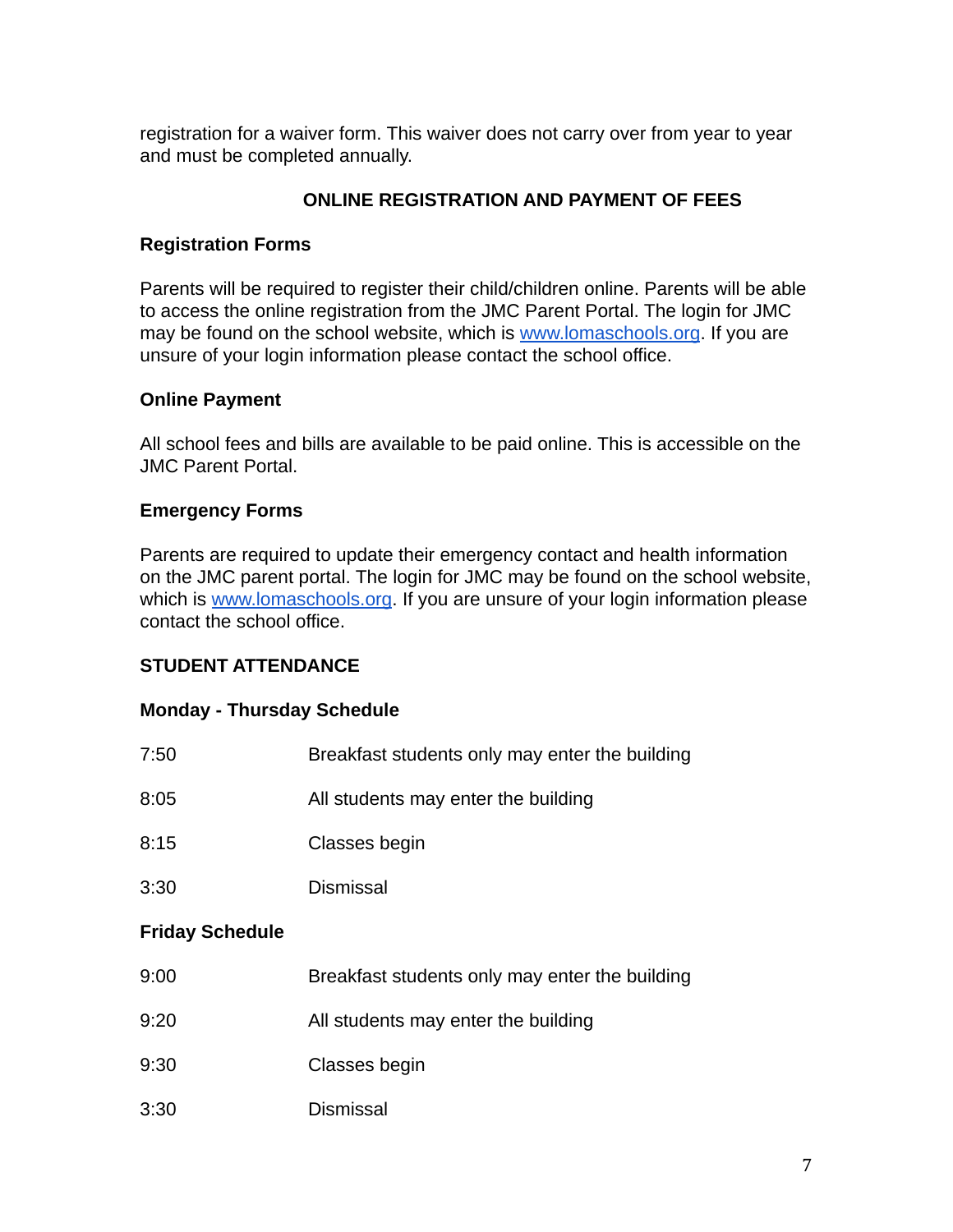## **Student Attendance**

Students are expected to be in class and to make attendance a top priority. Only through attendance and class participation do students achieve the benefits of the education program. Participating in class discussion, developing an appreciation for the views and abilities of other students, and forming the habit of regular attendance are legitimate class objectives. Learning lost due to an absence can never be replaced. Regular attendance and being well prepared for class helps students in school as well as prepares students for adulthood.

Parents who know their child will be absent must notify the office prior to the absence. If advance notification is not possible, parents must notify the office at 644-2168 on the day of the absence prior to 8:25 a.m. If notification is not received, the office attempts to contact the parents. After an absence in which the school was not notified, the student must bring a note signed by the student's parents to the office explaining the reason for the absence. **Any changes to your student's dismissal plans need to be called in to the office by 2:00 p.m.**

The school determines whether an absence is excused or unexcused. Excused absences include, but are not limited to, illness, family emergency, recognized religious observances and school activities. Unexcused absences include, but are not limited to, tardiness, shopping, hunting, concerts, preparation or participation in parties or other celebrations. Students are expected to be in class on time. Students are counted as tardy until 9:00 a.m., after which they are counted absent. If students leave school before 2:15 pm, they are counted as absent for that afternoon. Excessive absences will be reported to the proper authorities which may include the County Attorney, Department of Human Services and/or the AEA. Contacting the above agencies will only be done after all other efforts to improve attendance have been exhausted.

Attendance will be monitored by half day components

 $>$  5 absences will result in a letter home to parents/quardian;

 $\geq 10$  absences will result in a letter home to parents/quardian and the principal will call the parents/guardians

 $>$  15 absences will result in a letter and a meeting with the student, parent/guardian, and district attendance committee; an attendance contract will be developed and signed by all groups;

 $\geq 18$ + absences will result in a meeting involving the student and their parent/guardian, building principal, and superintendent and may result in district referral of student to county attorney for truancy;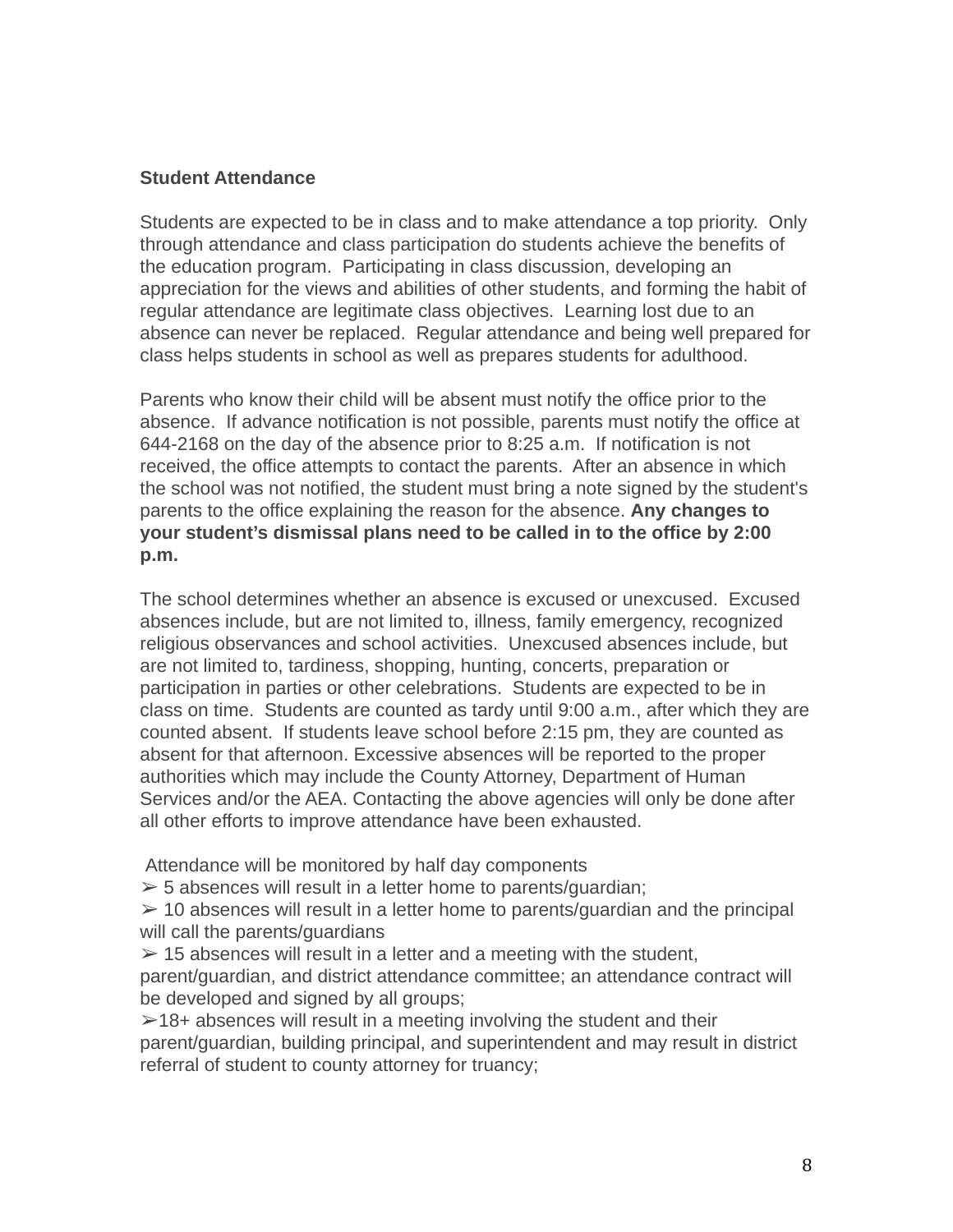Appeal Action The student and/or parent or guardian may schedule an appeal regarding the decision of a teacher or committee in the following order:

- $\triangleright$  Principal
- ➢ Superintendent
- $\geq$  Board of Education

 $\geq$  This appeal action must take place within 3 days of each step of the appeal process.

The following reasons for absences are excusable:

➢ Illness, serious illness in the immediate family, death/funeral, or religious purposes;

 $\triangleright$  Trips approved at least 1 day in advance;

 $\triangleright$  Trip absences need to be pre-approved at least 1 day in advance (Examples: Dental and medical treatment.) If an emergency need arises, parents should contact the office.

The following reasons are not excusable absences: (The school administration determines whether an absence is excused.)

- $\triangleright$  Truancy, suspension, missing bus, over-sleeping.
- $\triangleright$  Trips not approved in advance.
- $\triangleright$  Shopping, hunting, fishing.

 $\triangleright$  If a student is going to be absent for any reason besides illness or an emergency, the absence must be pre-approved. This can be done by contacting the office (phone call or an e-mail) or with a note. The note should detail the date, time and reason for the absence.

Nearly all the absences that are pre-approved will be permitted if the student gives prior notice to the office; contact has been made by the parent and has all assignments completed before the date(s) of the absence. Students may be excused from class to participate in school-sponsored activities such as field trips, if advance notification is given and arrangements have been made with the classroom teacher.

Students who need to leave the school during the day for any reason must receive permission from the office and have a note signed by their parents, have their parents telephone the office or have their parents pick them up. If a student becomes ill during the school day, he/she MUST report to the nurse's office to obtain permission to go home. No student will be sent home without the office making a phone contact with a parent. Parents are to supply the office with an emergency contact number to use in situations when a student must go home.

Students who need to leave school during the school day must receive permission from the office and have a note signed by the student's parents, have their parents telephone the office or have their parents pick them up. Students who return to class or arrive after the school day has begun must present a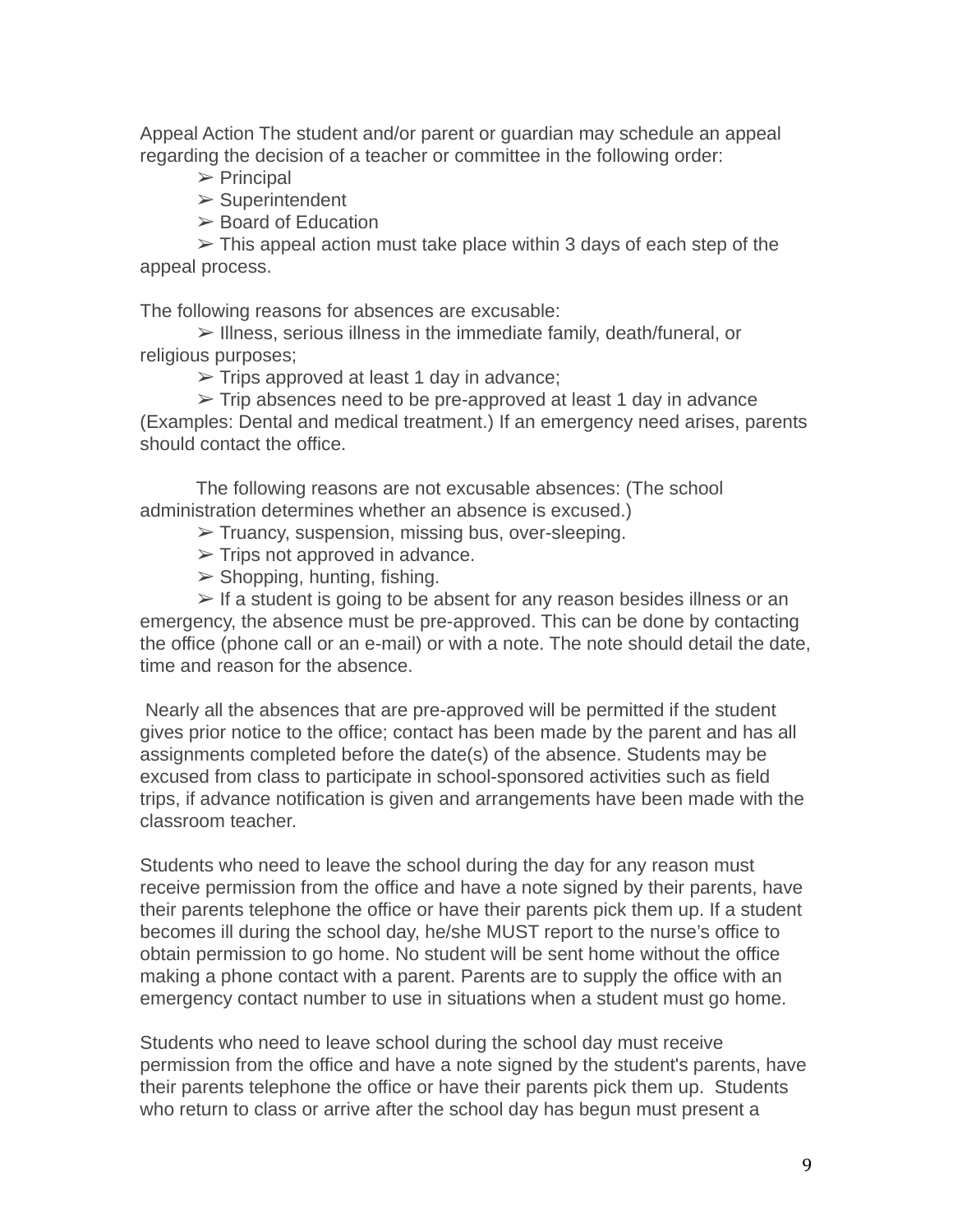signed note from their parents to the office for readmission. Students are not released to anyone other than their parents during the school day unless the office has a note signed by the student's parents.

Students participating in school activities must be here by noon on the day of the event in order to participate or attend a school function. Any exceptions to this rule must be cleared by the principal a day in advance.

# **Tardies**

If you are running late, please inform the office ASAP. The tardy bell rings at 8:15 a.m. A student will be considered tardy until 9:00 a.m. After 9:00 a.m. they will be considered absent. After five unexcused tardies, a reminder letter will be sent home to the parents/guardians. A notation will also be kept in the student's discipline file. After ten tardies the parents may be contacted by the principal. The school determines whether a tardy is excused or unexcused. Unexcused will include, but not limited to, running late, oversleeping and missing the bus. Excused tardies will include all dr./dentist appointments.

# **Emergency Dismissals**

When school is canceled because of inclement weather prior to the start of the school day, students and parents are notified over all local TV channels (3, 6, and 7). Parents will also be contacted via email and/or text message through JMC.

If school is dismissed because of inclement weather after the school day has begun, parents are notified by the same means. The superintendent determines whether buses will follow the regular routes. If the buses do not follow the regular routes, they follow emergency routes or the parents are responsible for picking up the students at the student's school.

Extracurricular activities, practices or programs scheduled for the day or evening of a day when school is canceled or dismissed early are generally canceled and rescheduled. The superintendent may determine whether to hold extracurricular activities or practices.

It is important that parents have procedures in place ahead of time in case we have to dismiss early for any reason. Their children should know what to do and where to go in case school is dismissed early. We do not have enough time to call everybody to see where your children are supposed to go in case of an unplanned early dismissal.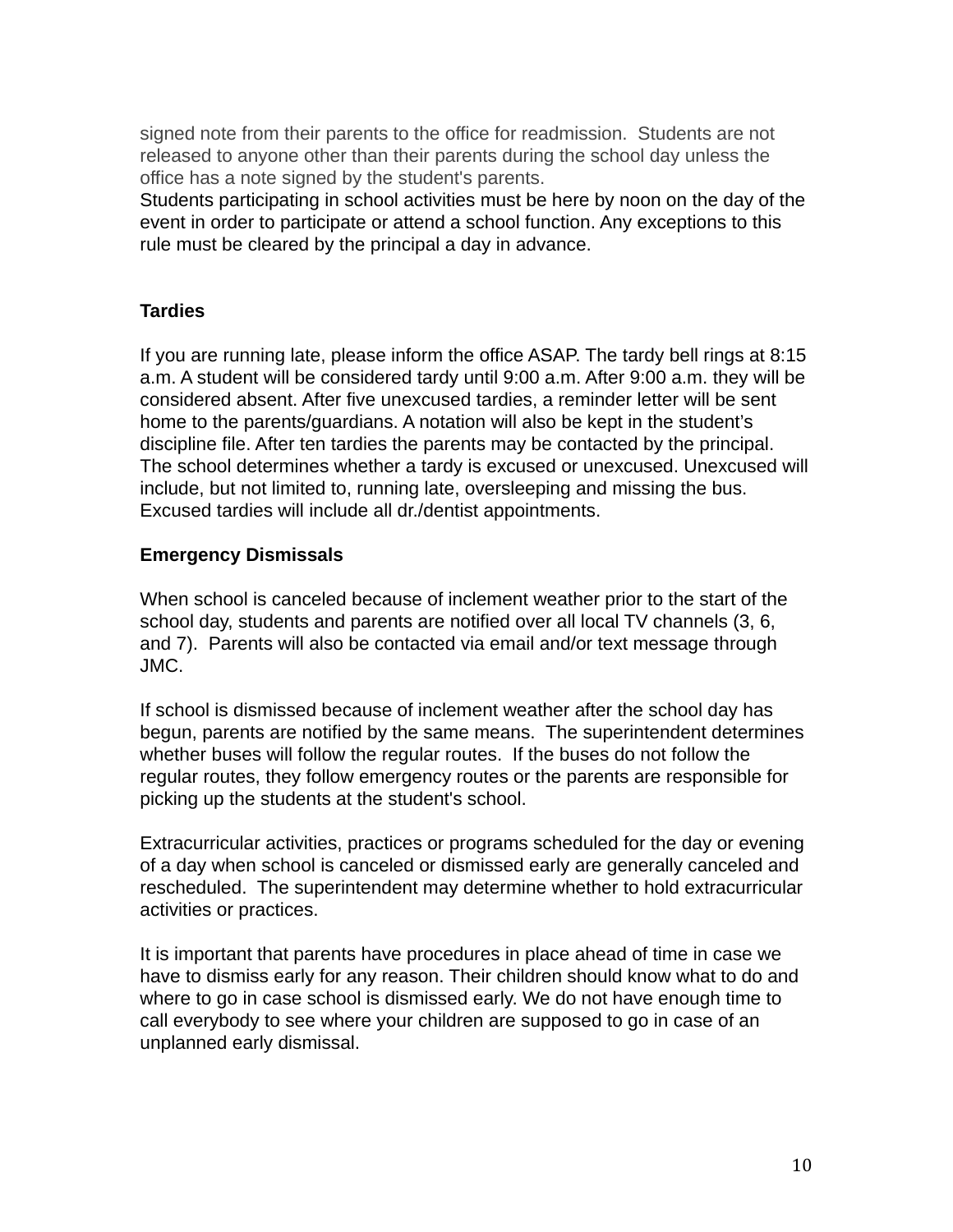# **STUDENT HEALTH, WELL-BEING AND SAFETY**

# **School Day**

Students may not be present on school grounds before 7:55 a.m. or after 3:30 p.m. unless they are under the supervision of an employee (e.g. Kid Care) or an extracurricular activity sponsor. Kid Care uses the playground and ball field (to the west of the playground) until 6:00 p.m. Non Kid Care students need to leave the school campus upon dismissal. If school is dismissed early, students are expected to leave the school grounds within 5 minutes of dismissal.

## **Personal Information**

The school will **not** release personal information, addresses or telephone numbers for students.

#### **Immunizations**

Prior to starting school or when transferring into the school district, students must present an approved Iowa Department of Public Health immunization certificate signed by a health care provider stating that the student has received the immunizations required by law. Students without the proper certificate are not allowed to attend school until they receive the immunizations or the student makes arrangements with the principal. Only for specific medical or religious purposes are students exempted from the immunization requirements. Parents who have questions should contact the school nurse.

## **Physical Examinations**

Parents are encouraged to have their children receive periodic physical examinations.

## **Emergency Drills**

Periodically the school holds emergency fire, storm, bus safety, and lockdown drills. At the beginning of each semester, teachers notify students of the procedures to follow in the event of a drill. Emergency procedures and proper exit areas are posted in all rooms.

Students are expected to remain quiet and orderly during a drill or an emergency. Students who pull the fire alarm or call in false alarms, in addition to being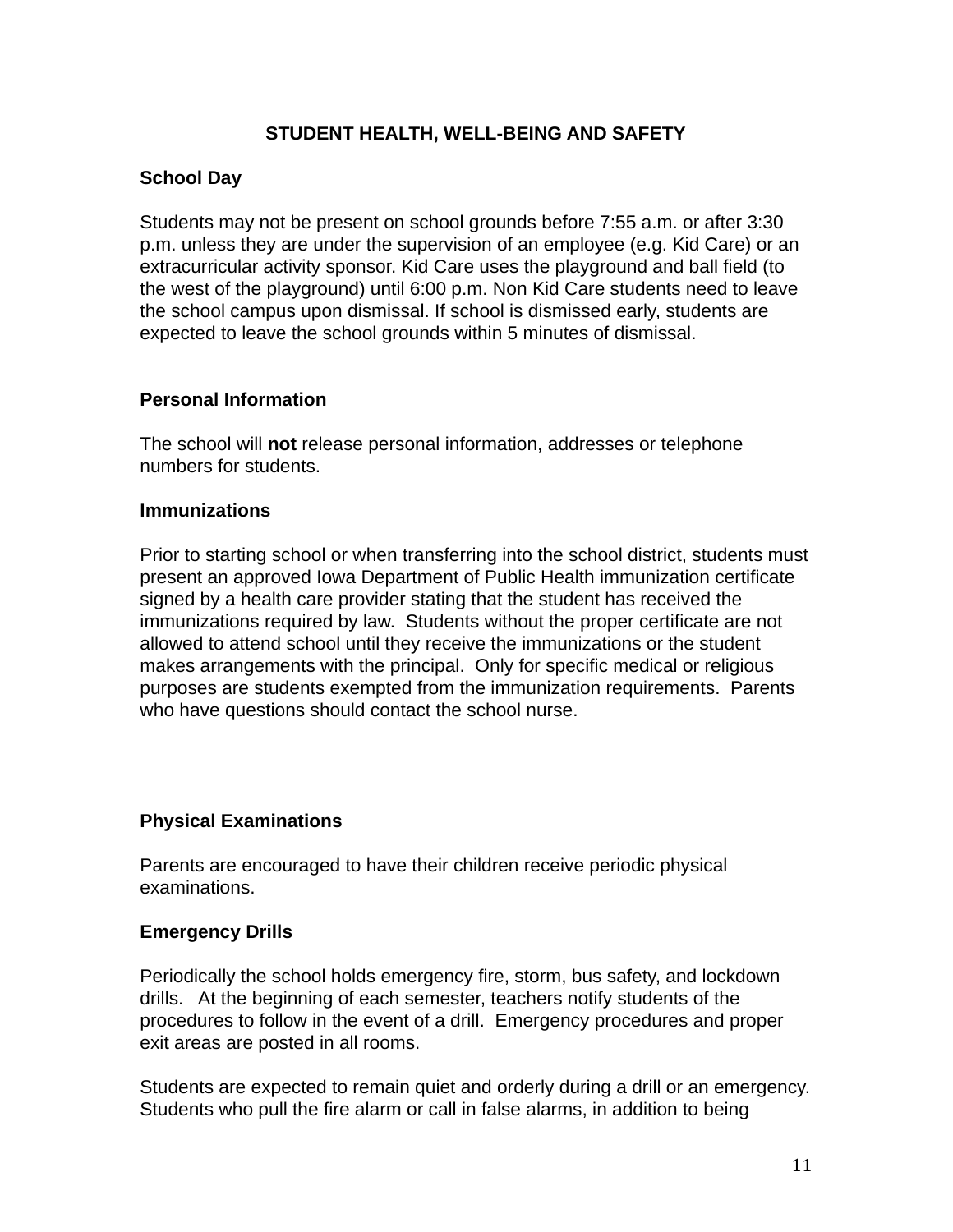disciplined under the school district's policies, rules and regulations, may be reported to law enforcement officials.

# **Building Security/Visitors to the School**

When visiting the school, all persons will need to press the button in front of the building in order to be allowed inside. **We require that all visitors to the school check in at the office upon entering the school building. Visitors/parents will be issued a** *Visitor's Pass* **that shall be worn when inside the building.** Visitors should use the front doors when entering and leaving the building. All other doors will remain locked during the school day.

Classroom visits, lunch with your child, or other visits on campus should be scheduled with the classroom teacher or administration in advance. Anyone dropping off items for their child will be met at the door.

# **Administration of Medication**

Students may need to take prescription or nonprescription medication during school hours. Students may carry prescription medication only with the permission of the parents and principal. The school must know the medications a student is taking in the event the student has a reaction or illness. Students must provide written instructions for administration of the medication as well as parental authorization to administer the medication. Non Prescription medication will only be given for one day unless a note from a physician is provided.

Medication is held in a locked cabinet and distributed by the school nurse or secretaries. Medication must be in the original container with the following information either on the container, in the instruction sheet or in the parental authorization: name of the student; name of the medication; directions for use including dosage, times and duration; name, phone number and address of the pharmacy (if applicable); date of the prescription (if applicable); name of the physician (if applicable); potential side effects; and emergency number for parents.

# **Illness Policy and Exclusion of Sick Children**

For the health and safety of all the children, it is mandatory that sick children not be brought to school. If your child has any of the following symptoms during the night, he or she will not be admitted the following morning for the safety of the other children.

- Fever greater than 100 degrees F
- Vomiting
- Diarrhea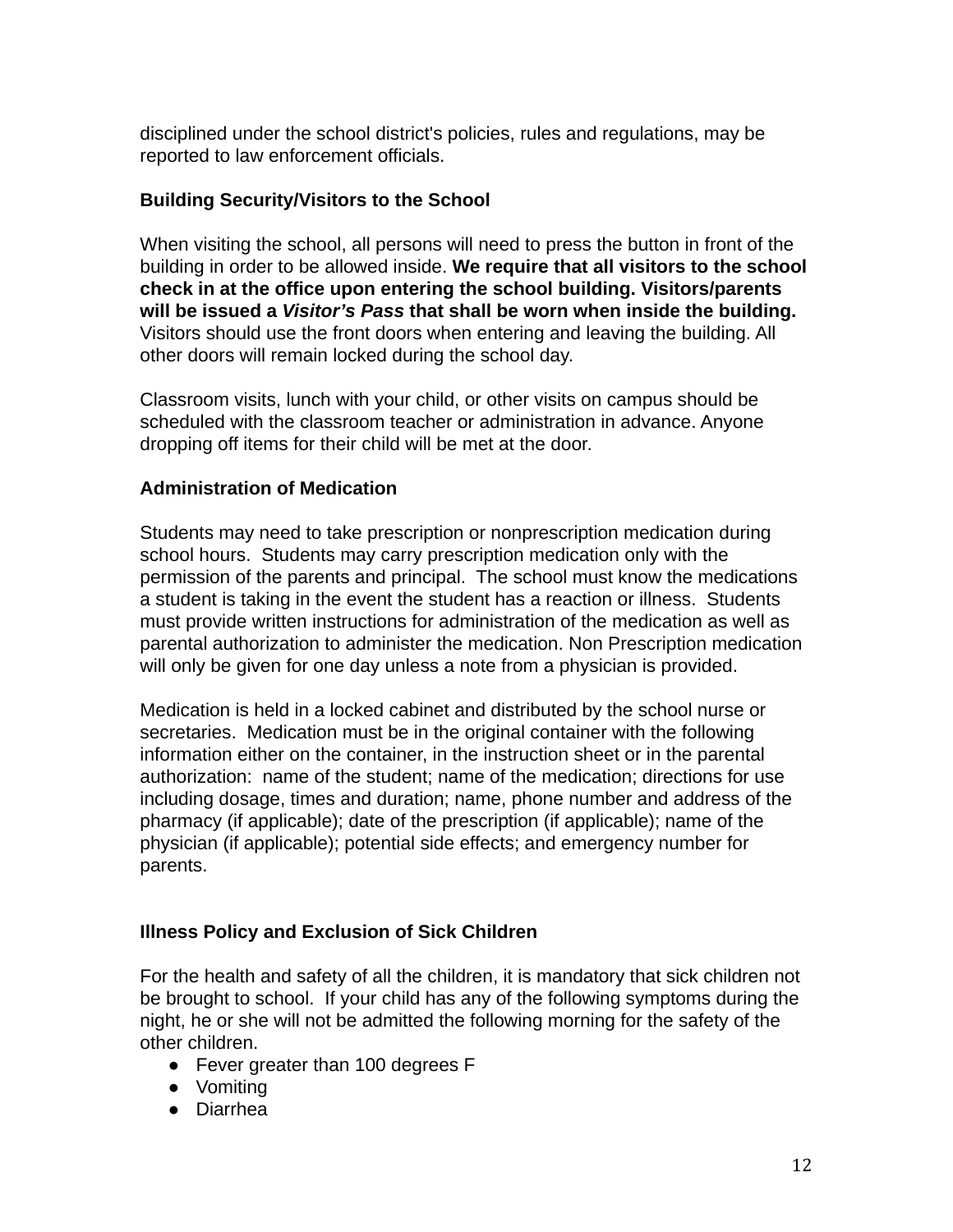- Pink eyes with drainage
- Cough with congestion and excessive nasal discharge

The school's established policy for an ill child's return:

- Fever free for 24 hours **(If student is sent home with a fever, student is not permitted to return to school the next day)**
- Chicken pox: one week after onset (or when lesions are crusted)
- Strep: 24 hours after initial medication
- Vomiting/Diarrhea: 24 hours after last episode
- Conjunctivitis: 24 hours after initial medication or when without drainage
- Impetigo: need to provide a doctor's note that student has been seen and treated

Upon arrival at school, each child is observed by teaching staff for signs of illness or injury that could affect the child's ability to participate comfortably in the daily activities. Children will be excluded when a child is not able to participate comfortably; if the illness requires more care than staff are able to provide without compromising the needs of the other children in the group; or if keeping the child at school poses an increased risk to the child or to other children or adults with whom the child will come in contact.

When a child develops signs of an illness during their day at school, parents, legal guardians, or other person authorized by the parent will be notified immediately to pick up the child. For this reason, please be sure that we have current, accurate phone numbers for you, your authorized emergency contact person and your child's pediatrician. In the meantime, we will provide the child a place to rest until the parent, legal guardian or designated person arrives under the supervision of someone familiar with the child. If the child is suspected of having a contagious disease, then, until she or he can be picked up, the child is located where new individuals will not be exposed.

# **Student Illness or Injury at School**

A student who becomes ill or is injured at school must notify his or her teacher or another employee as soon as possible. In the case of a serious illness or injury, the school shall attempt to notify the parents according to the information on the emergency form. If the student is too ill to remain in school, the student is released to the student's parents or, with parental permission, to another person directed by the parents.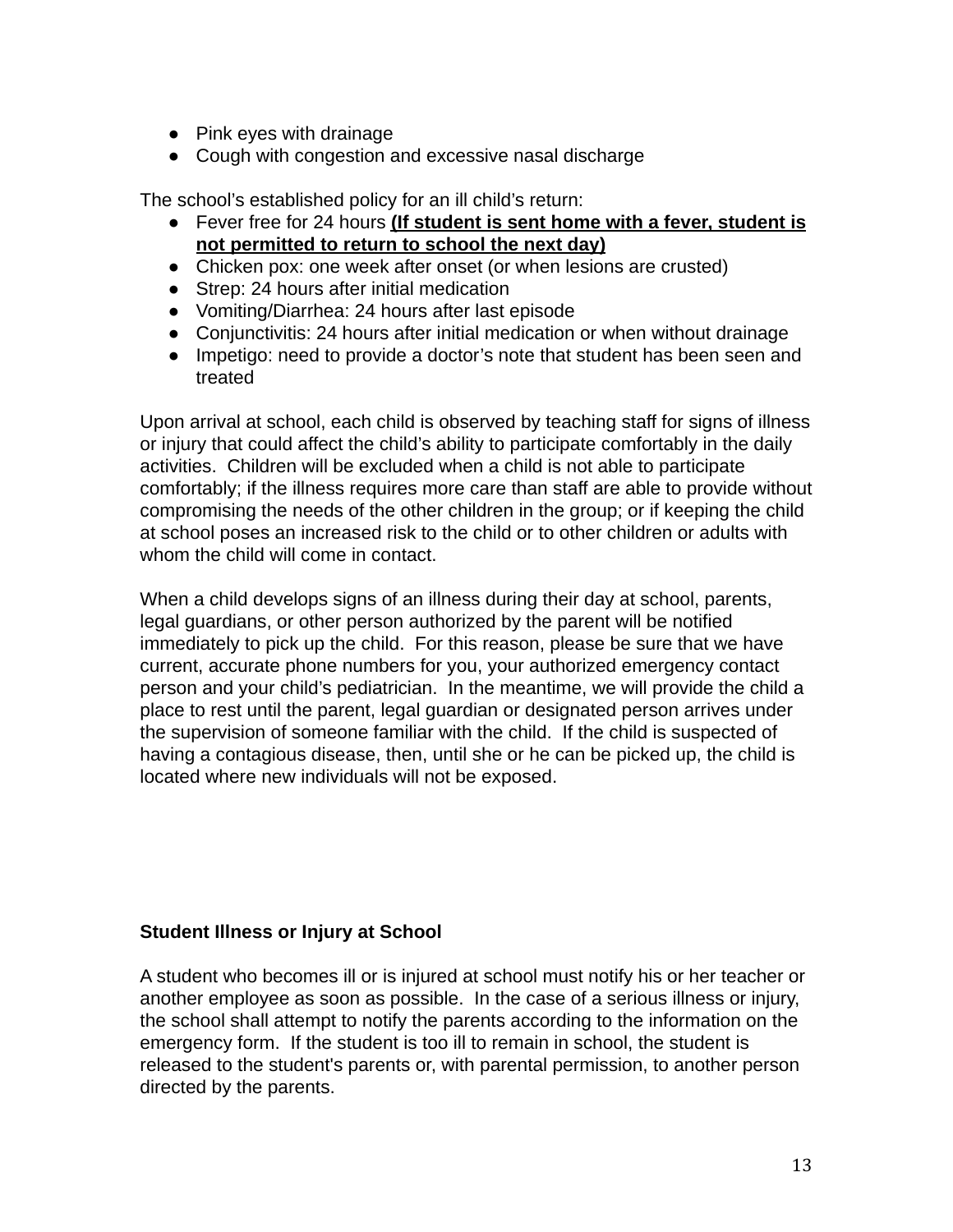While the school district is not responsible for treating medical emergencies, employees may administer emergency or minor first aid if possible. The school contacts emergency medical personnel if necessary and attempts to notify the parents where the student has been transported for treatment.

#### **Student Insurance**

Student health and accident insurance is available to students at the beginning of the school year. Parents may purchase insurance for their children at their discretion. Parents who would like more information about student health and accident insurance should contact Logan-Magnolia High School.

Parents can apply for low- or no-cost health insurance for their children through the state's Healthy and Well Kids in Iowa (HAWK-I) program. Children birth to 19, who meet certain criteria, are eligible. The coverage includes doctor's visits, hearing services, dental care, prescriptions, immunizations, physical therapy, vision care, speech therapy and hospital services to name a few. Parents are urged to call 1-800-257-8563 (toll-free) or go to the web site at https://dhs.jowa.gov/hawki for more information.

#### **School Nurse**

Our school nurse is Lanae Chase. Her hours are 7:50 a.m. until 3:50 p.m. each school day and can be reached at 644-2168.

## **Communicable and Infectious Diseases**

Students who have an infectious or communicable disease are allowed to attend school as long as they are able to do so and their presence does not pose an unreasonable risk of harm to themselves or does not create a substantial risk of illness or transmission to other students or employees. If there is a question about whether a student should continue to attend classes, the student shall not attend class or participate in school activities without their personal physician's approval. Infectious or communicable diseases include, but are not limited to, mumps, measles and chickenpox. The school district reserves the right to enforce regulations against non-listed communicable diseases as needed.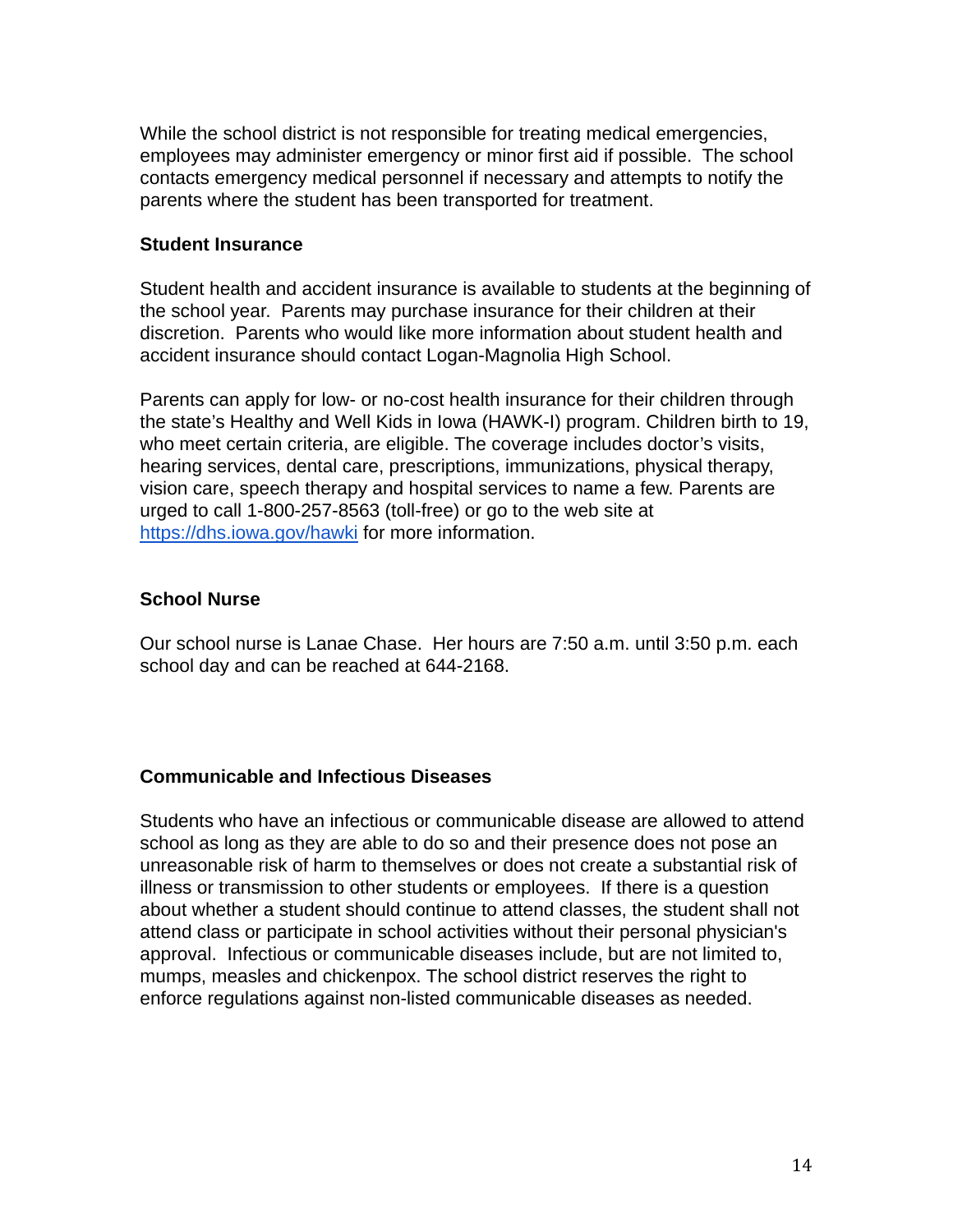## **Health Screening**

Throughout the year, the school district sponsors health screening for vision, hearing, dental, and height and weight measurements. Students are automatically screened unless the parent submits a note asking the student to be excused from the screening. The grade levels included in the screening are determined annually. Students not scheduled for screening may also be screened with parental permission.

## **Sexual Abuse and Harassment of Students by Employees**

The school district does not tolerate employees physically or sexually abusing or harassing students. Students who are physically or sexually abused or harassed by an employee should notify their parents, teacher, principal or another employee. The Iowa Department of Education has established a two-step procedure for investigating allegations of physical or sexual abuse of students by employees. That procedure requires the school district to designate an independent investigator to look into the allegations. The school district has designated Bailey Krueger, the high school guidance counselor, as its Level I investigator.

Physical abuse is a non-accidental physical injury that leaves a mark at least 24 hours after the incident. While employees cannot use physical force to discipline a student, there are times when the use of physical force is appropriate. The times when physical force is appropriate include, but are not limited to, times when it is necessary to stop a disturbance, to obtain a weapon or other dangerous object, for purposes of self-defense or to protect the safety of others, to remove a disruptive student, to protect others from harm, for the protection of property or to protect a student from self-infliction of harm.

Sexual abuse includes, but is not limited to, sexual acts involving a student and intentional sexual behavior as well as sexual harassment. Sexual harassment is unwelcome sexual advances, requests for sexual favors or other verbal or physical conduct of a sexual nature when submission to such conduct is made either implicitly or explicitly a term or condition of the student's education or benefits; submission to or rejection of the conduct is used as the basis for academic decisions affecting that student; or the conduct has the purpose or effect of substantially interfering with a student's academic performance by creating an intimidating, hostile or offensive educational environment.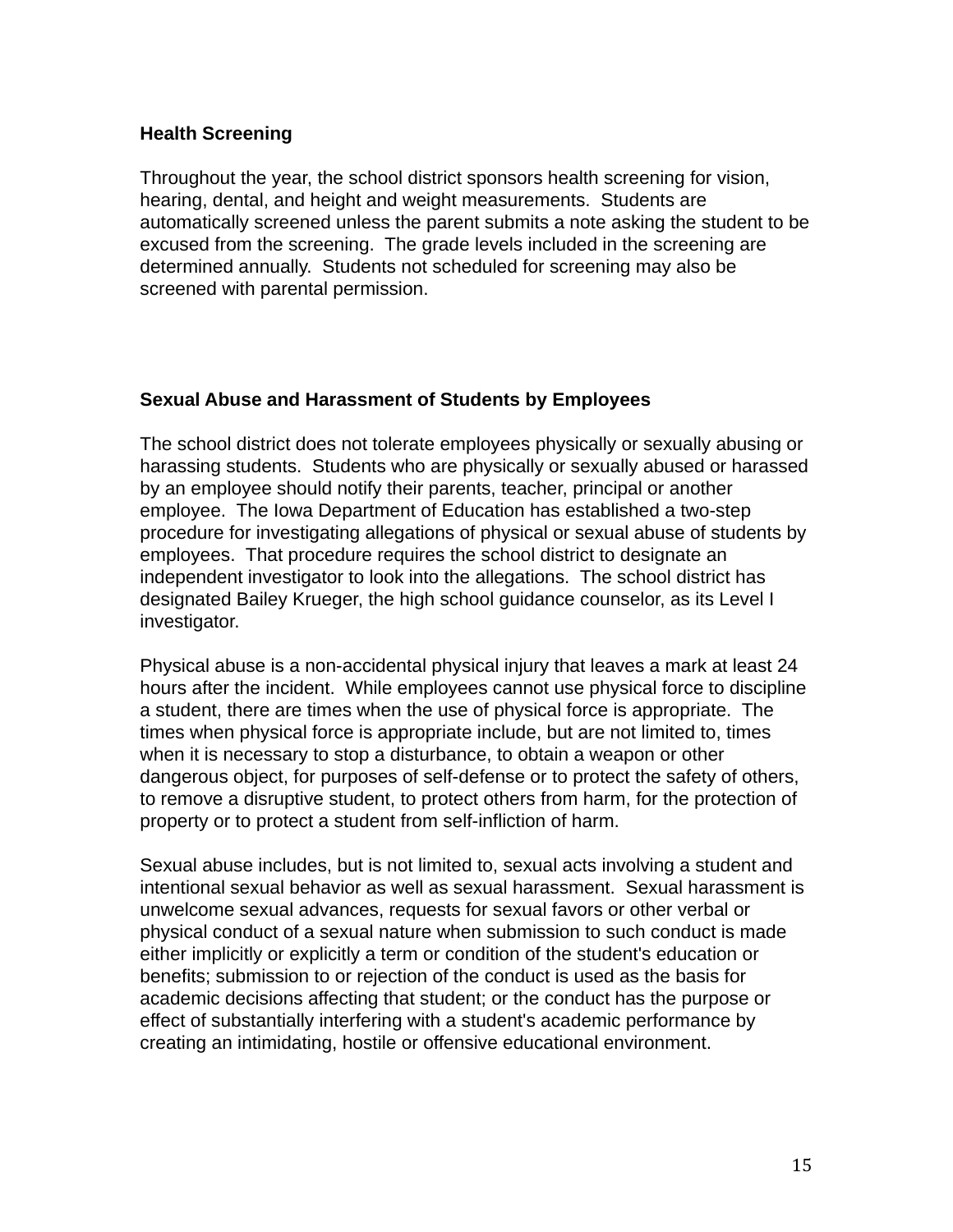## **Asbestos Notification**

Asbestos has been an issue of concern for many years. The Asbestos Hazard Emergency Response Act of 1986 (AHERA) was designed to determine the extent of asbestos concerns in the schools and to act as a guide in formulating asbestos management policies for the schools.

The school district facilities have been inspected by a certified asbestos inspector as required by AHERA. The inspector located, sampled and determined the condition and hazard potential of all material in the school facilities suspected of containing asbestos. The inspection and laboratory analysis records form the basis of the asbestos management plan.

A certified management planner has developed an asbestos management plan for the school district facilities which includes: notification letters, training for employees, a set of procedures designed to minimize the disturbance of asbestos-containing materials, and plans for regular surveillance of the materials. A copy of the management plan is available for inspection in the office.

# **Physical Restraint of Students**

State law forbids school employees from using corporal punishment against any student. Certain actions by school employees are not considered corporal punishment. Additionally, school employees may use "reasonable and necessary force, not designed or intended to cause pain" to do certain things, such as prevent harm to persons or property.

State law also places limits on school employees' abilities to restrain or confine and detain any student. The law limits why, how, where, and for how long a school employee may restrain or confine and detain a child. If a child is restrained or confined and detained, the school must maintain documentation and must provide certain types of notice to the child's parent.

If you have any questions about this state law, please contact your school. The complete text of the law and additional information is available on the Iowa Department of Education's web site: www.iowa.gov/educate and search for Timeout, Seclusion and Restraint.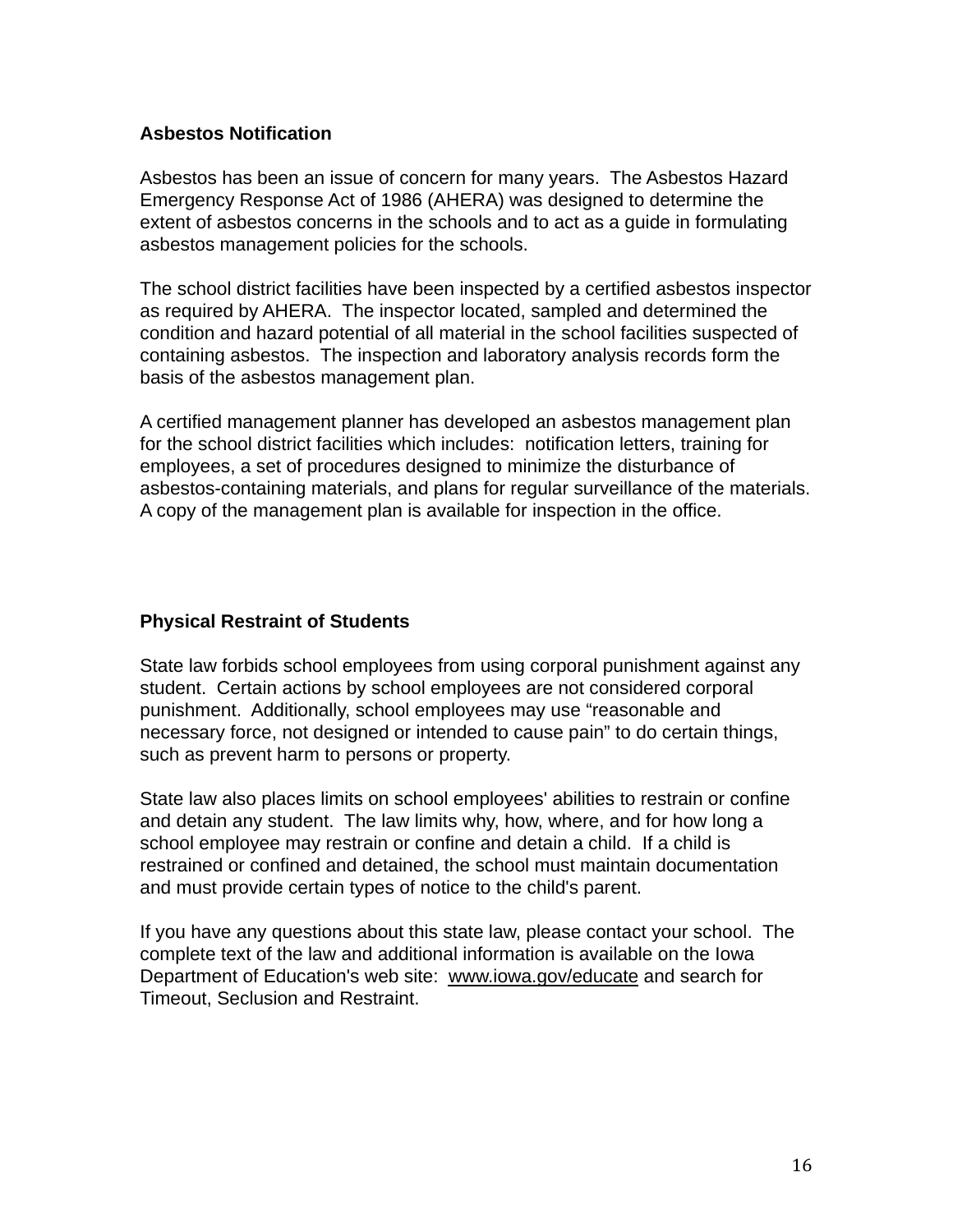# **Homeless Definition**

Due to several questions regarding the definition of homeless throughout the school year, we have better aligned our guidance document with the Iowa Administrative Code. See the definitions of "Educating the Homeless" as defined in 281-Iowa Administrative Code 33.2.

- A homeless child or youth ages 3-21
- A child who lacks a fixed, regular and adequate nighttime residence
- A child who is sharing the housing of others (includes doubled-up families) due to loss of housing, economic hardship, or a similar reason; is living in a motel, hotel, or camping grounds due to the lack of alternative accommodations; is living in an emergency or transitional shelter; is abandoned in a hospital, or is awaiting foster care placement
- A child who has a primary nighttime residence that is a public or private place not designed for or ordinarily used as a regular sleeping accommodation for human beings
- A child who is living in a car, park, abandoned building, substandard housing, bus or train station, or similar setting
- A migratory child/youth who qualifies as homeless because of the living circumstances described above
- Youth who have run away or youth being forced to leave home

## **Suspected Substance Abuse**

Persons under the influence of drugs or alcohol will not be permitted on the premises of the Logan-Magnolia Community School District. At no time will children be released to a person under the influence of alcohol or drugs and school officials will call the proper authorities if warranted.

# **STUDENT ACTIVITIES**

## **Assemblies**

Throughout the year the school district sponsors school assemblies. Attendance at these assemblies is a privilege. Students must act in an orderly fashion and remain quiet on their way to an assembly, during an assembly and on their way back to the classroom after an assembly. Students attend assemblies unless, for disciplinary reasons, the privilege is taken away. Students who are not attending assemblies shall report to the office during assemblies.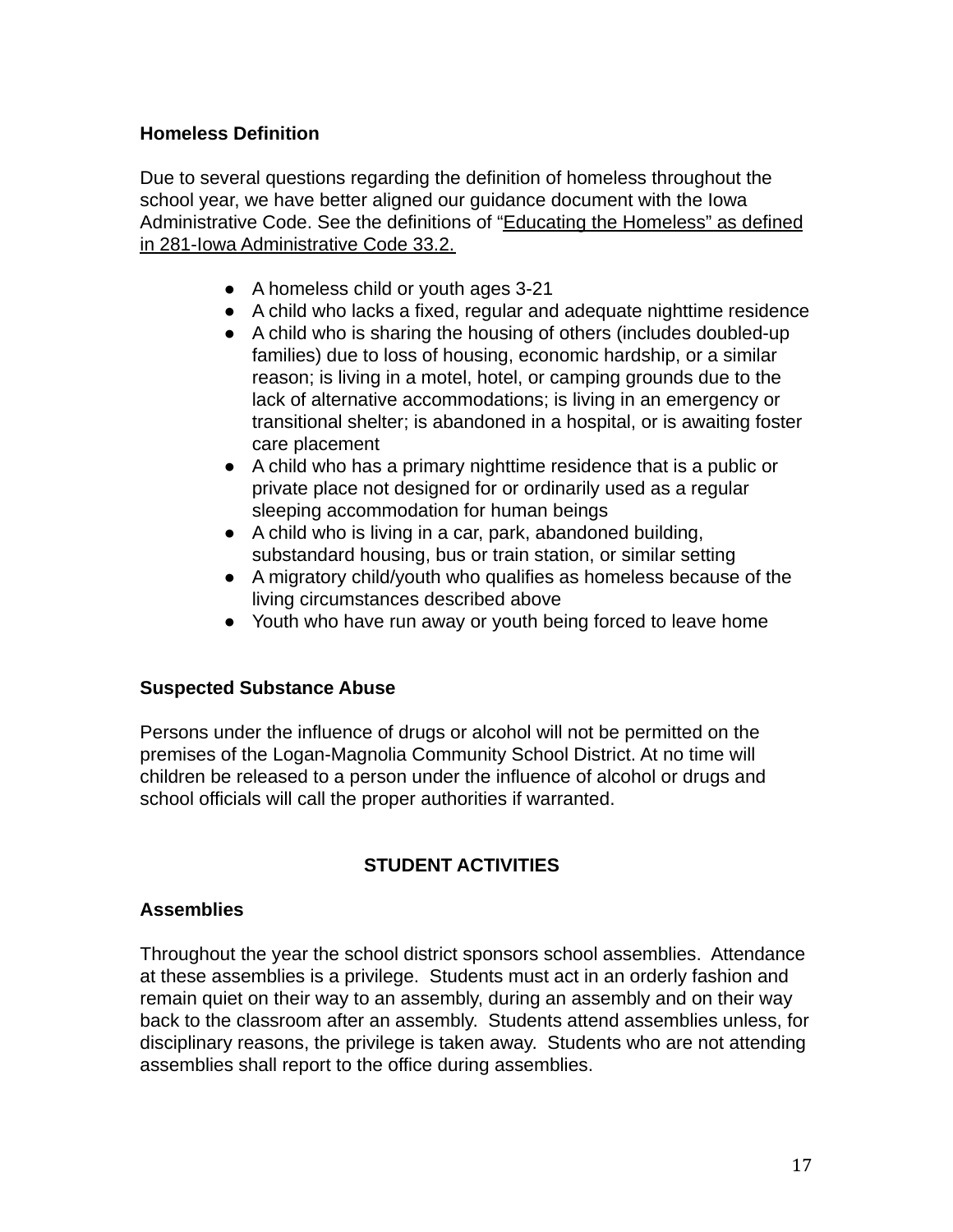# **Field Trips**

In certain classes field trips and excursions are authorized and may be taken as an extension of the classroom to contribute to the achievement of the educational goals of the school district. If a field trip is required for a course, students are expected to attend the field trip. Absences in other classes or school activities due to attendance on field trips or excursions are considered excused absences.

While on field trips, students are guests and considered ambassadors and representatives of the school district. Students must treat employees, chaperones and guides with respect and courtesy.

You may grant your child/children permission to attend all field trips during the online registration process. This grants the student permission to attend all field trips upon notification from the school.

# **School-Sponsored Student Organizations**

School-sponsored student organizations are those which are recognized by the school district and board. Participation in school-sponsored student organizations is a privilege. Individual sponsors or coaches may impose rules in addition to those contained in this handbook. The privilege of participation may be suspended or canceled for violating an individual coach's or sponsor's rules as well as for violation of school district policies, rules or regulations.

## **Activity Bus**

The school district may sponsor an activity bus to transport students to school activities. A fee may be charged to students riding the activity bus. Riding on the activity bus is a privilege that can be taken away.

Students who ride an activity bus must ride to and from the event on the bus. Students ride home on the activity bus unless prior arrangements have been made with the principal or the student's parents personally appear and request to transport the student home.

# **Student Funds and Fund Raising**

All fundraisers need to be submitted to administration for approval prior to the beginning of the school year. Funds raised remain in the control of the school district and the board.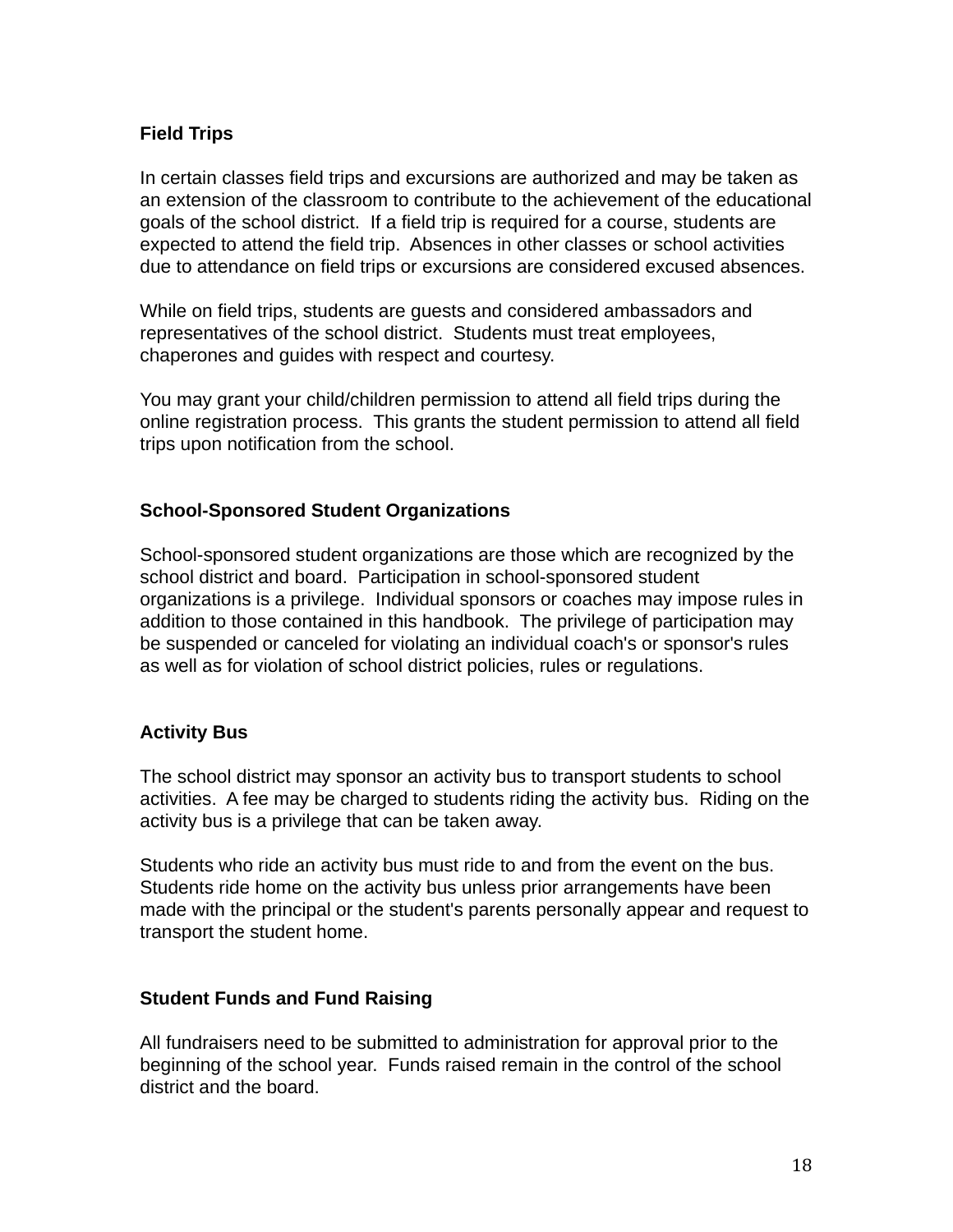Students may not solicit funds from teachers, employees or other students during the school day. Students who violate this rule are asked to stop. Violations of this rule may result in future fund raising activities being denied.

# **Use of School District Facilities by Student Organizations**

School district facilities are available during non-school hours to school-sponsored and non-school-sponsored student organizations for the purpose of meetings or activities. Student organizations wishing to use the school district facilities should fill out a facility use form. School district policies, rules and regulations are in effect during these meetings.

# **Community Use of School District Buildings & Sites & Equipment**

The buildings and sites and equipment of the school district will be made available for a fee to local nonprofit entities, which promote cultural, educational, civic, community, or recreational activities. Such use will be permitted only when the use does not interfere with or disrupt the educational program or school-related activity, the use is consistent with state law, and will end no later than midnight. The board reserves the right to deny use of the buildings and sites and the equipment to any group. Organizations, individuals, and other entities who wish to use the school district property must apply at the superintendent's office.

# **STUDENT RECORDS**

# **Educational Records**

Student records containing personally identifiable information, except for directory information, are confidential. For a complete copy of the school district's policy on student records or the procedure for filing a complaint, contact the board secretary, in the central administration office.

The family Educational Rights and Privacy Act (FERPA) affords parents and students over 18 years of age ("eligible students") certain rights with respect to the student's education records. They are:

1. The right to inspect and review the student's education records within 45 days of the day the district receives a request for access.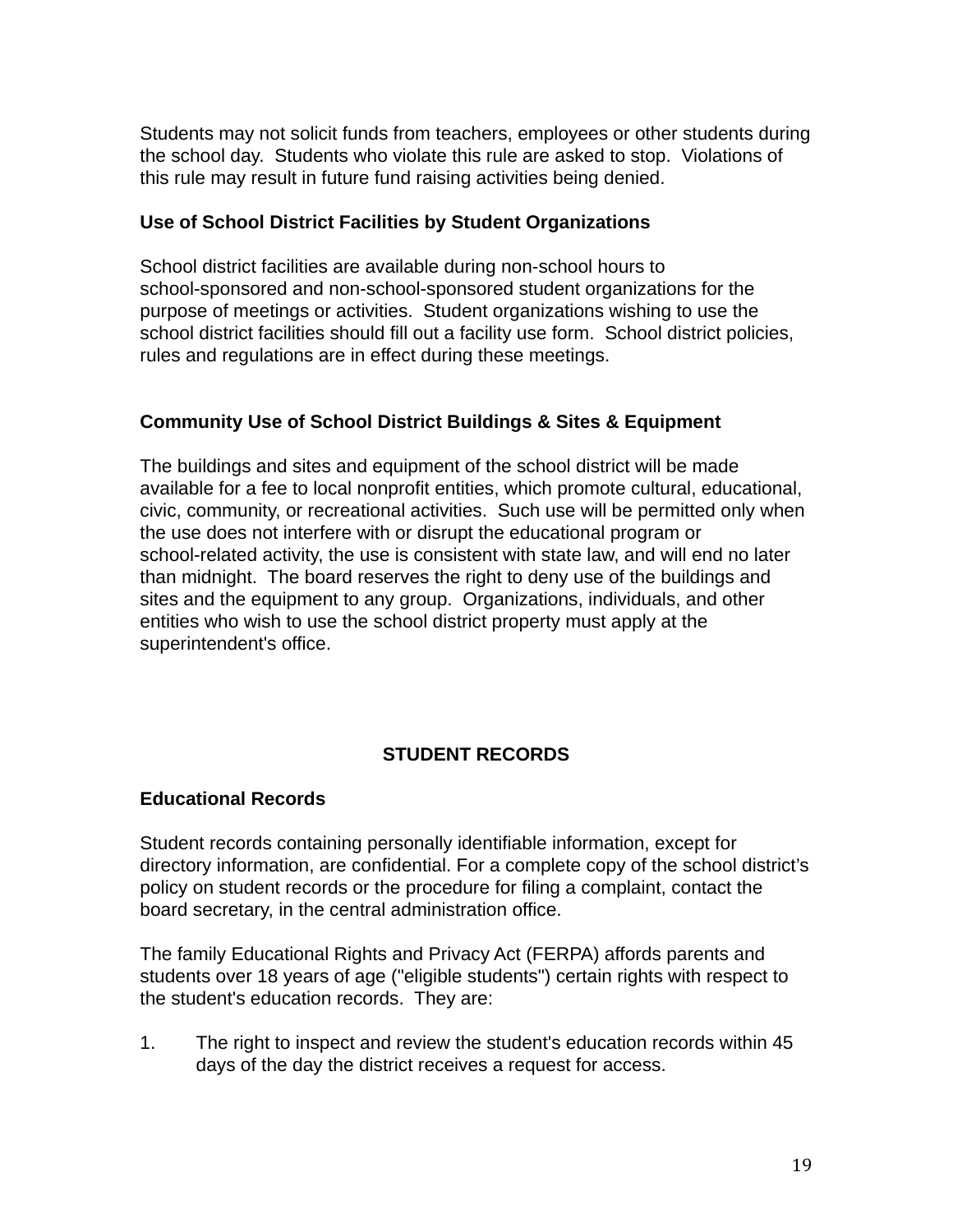Parents or eligible students would submit to the school principal (or appropriate school official) a written request that identifies the record(s) they wish to inspect. The principal will make arrangements for access and notify the parent or eligible student of the time and place where the records may be inspected.

2. The right to request the amendment of the student's education records that the parent or eligible student believes are inaccurate.

Parents or eligible students may ask the school district to amend a record that they believe is inaccurate. They should write the school principal, clearly identify the part of the record they want changed, and specify why it is inaccurate.

If the district decides not to amend the record as requested by the parent or eligible student, the district will notify the parent or eligible student of the decision and advise them of their right to a hearing regarding the request for amendment. Additional information regarding the hearing procedures will be provided to the parent or eligible student when notified of the right to a hearing.

3. The right to consent to disclosures of personally identifiable information contained in the student's education records, except to the extent that FERPA authorizes disclosure without consent.

One exception, which permits disclosure without consent, is disclosure to school officials with legitimate educational interests. A school official is a person employed by the district as an administrator, supervisor, instructor, or support staff member (including health or medical staff and law enforcement unit personnel); a person serving on the school board; a person or company with whom the district has contracted to perform a special task (such as attorney, auditor, AEA employees, medical consultant, or therapist) or a parent or student serving on an official committee, such as a disciplinary or grievance committee or student assistance team, or assisting another school official in performing his or her tasks.

A school official has a legitimate educational interest if the official needs to review an education record in order to fulfill his or her professional responsibility. Upon request, the district discloses education records without consent to officials of another school district in which a student seeks or intends to enroll.

4. The right to inform the school district that the parent does not want directory information, as defined below, to be released. Any student over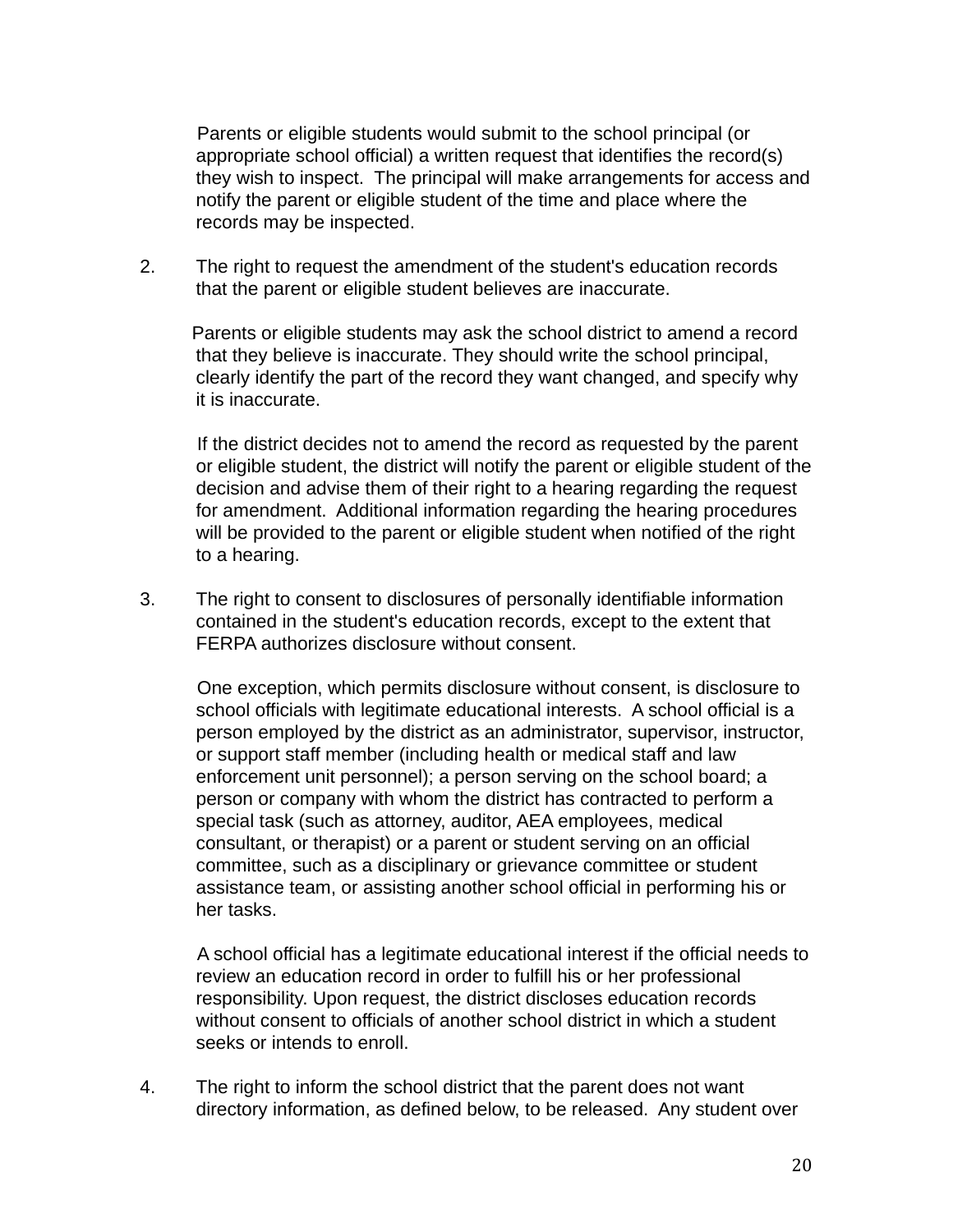the age of eighteen or parent not wanting this information released to the public must make an objection in writing to the principal. The objection needs to be renewed annually.

NAME, ADDRESS, TELEPHONE LISTING, DATE AND PLACE OF BIRTH, EMAIL ADDRESS, MAJOR FIELD OF STUDY, PARTICIPATION IN OFFICIALLY RECOGNIZED ACTIVITIES AND SPORTS, WEIGHT AND HEIGHT OF MEMBERS OF ATHLETIC TEAMS, DATES OF ATTENDANCE, DEGREES AND AWARDS RECEIVED, THE MOST RECENT PREVIOUS SCHOOL OR INSTITUTION ATTENDED BY THE STUDENT, PHOTOGRAPH AND LIKENESS AND OTHER SIMILAR INFORMATION.

5. The right to file a complaint with the U.S. Department of Education concerning alleged failure by the district to comply with the requirements of FERPA. The name and address of the office that administers FERPA is:

Family Policy Compliance Office, U.S. Department of Education, 400 Maryland Avenue. Washington, DC, 20202-5901 or visit their web site at: http://www.ed.gov/policy/gen/guid/fpco/ferpa/index.html The School District may share any information with the Logan Police Department, the Sheriff Department, Human Services, and the County Attorney contained in a student's permanent record, which is directly related to the juvenile justice system's ability to effectively serve the student. Prior to adjudication, information contained in the permanent record may be disclosed by the school district to the parties without parental consent or court order. Information contained in a student's permanent record may be disclosed by the school district to the parties after adjudication only with parental consent or a court order. Information shared pursuant to the agreement shall be used solely for determining the programs and services appropriate to the needs of the student or student's family or coordinating the delivery of programs and services to the student or student's family. Information shared under the agreement is not admissible in any school disciplinary proceeding or court proceedings which take place prior to a disposition hearing, unless written consent is obtained from a student's parent, guardian, or legal or actual custodian. This agreement only governs a school district's ability to share information and the purposes for which that information can be used.

The purpose for the sharing of information prior to a student's adjudication is to improve school safety, reduce alcohol and illegal drug use, reduce truancy, reduce in-school and out-of-school suspensions and support alternatives to in-school and out-of-school suspensions and expulsions which provide structured and well supervised educational programs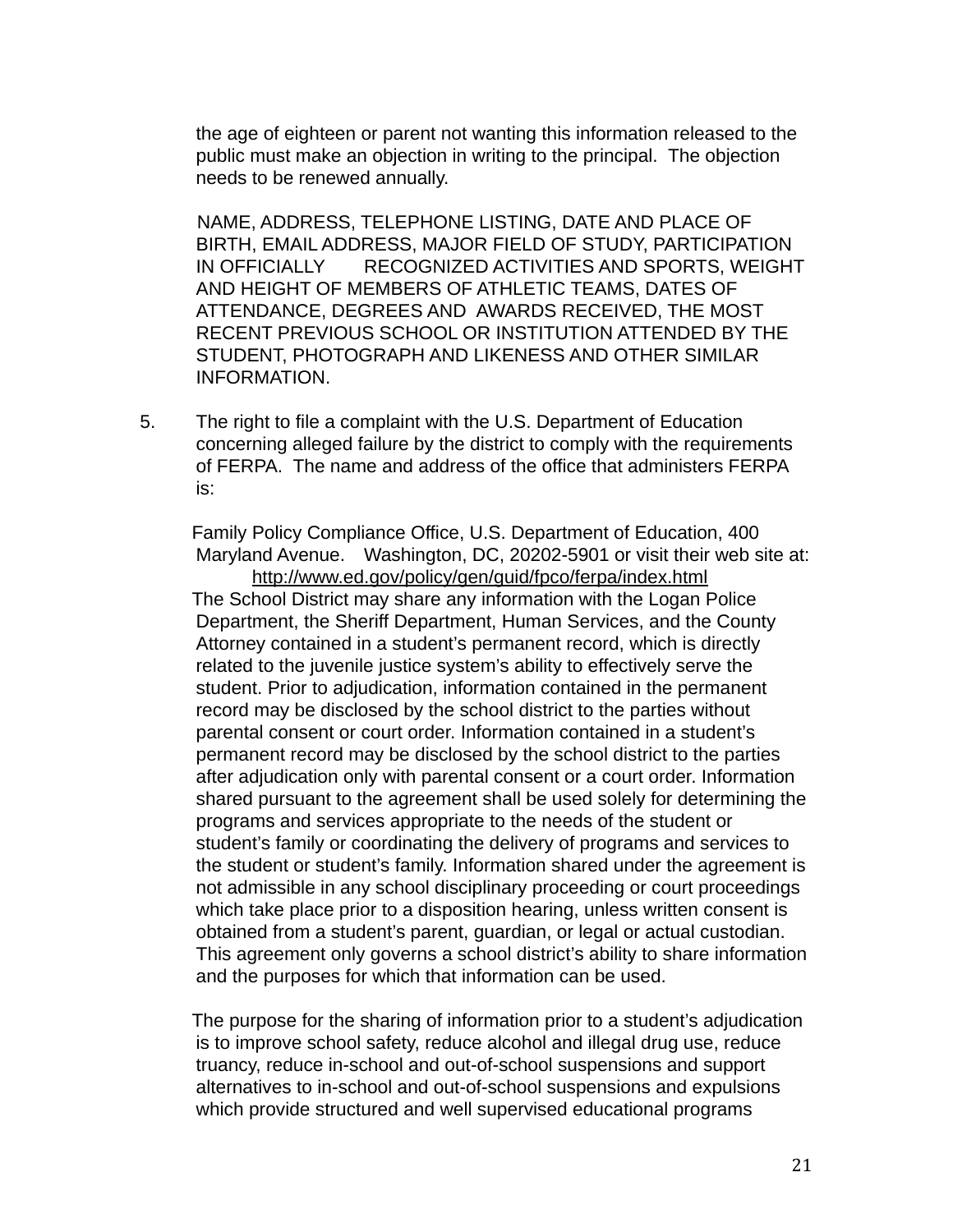supplemented by coordinated and appropriate services designed to correct behaviors that lead to truancy, suspension, and expulsions and to support students in successfully completing their education. Information shared will not be used in a school disciplinary proceeding.

#### **Student Photographs**

Student "portrait" photographs are taken on school premises by a commercial photographer as a service to the students and their families.

Parents will be notified prior to the taking of pictures by a commercial photographer for student "portraits." Parents may purchase the pictures along with a composite of their child's class. In no case will students be required to have their picture taken or be pressured to purchase pictures.

Students who do have their pictures taken will receive a picture ID.

Students or commercial photographers may take pictures of students upon consent for such things as the yearbook or newspaper.

## **STUDENT RIGHTS AND RESPONSIBILITIES**

#### **Dress Code**

There is a strong connection between academic performance, students' appearance and students' conduct. Inappropriate student appearance may cause material and substantial disruption to the school environment or present a threat to the health and safety of students, employees and visitors on school grounds. Students are expected to adhere to reasonable levels of cleanliness and modesty. Students are expected to wear clothing that is appropriate to their age level and that does not disrupt the school or educational environment.

Students are prohibited from wearing clothing advertising or promoting items illegal for use by minors including, but not limited to, alcohol or tobacco; from wearing shoes with cleats except for outdoor athletic practices; from wearing hats and other head coverings indoors; from wearing spaghetti strapped, mid-drift, backless or low cut tops; and from wearing clothing displaying obscenity, profanity, vulgarity, racial or sexual remarks, making reference to prohibited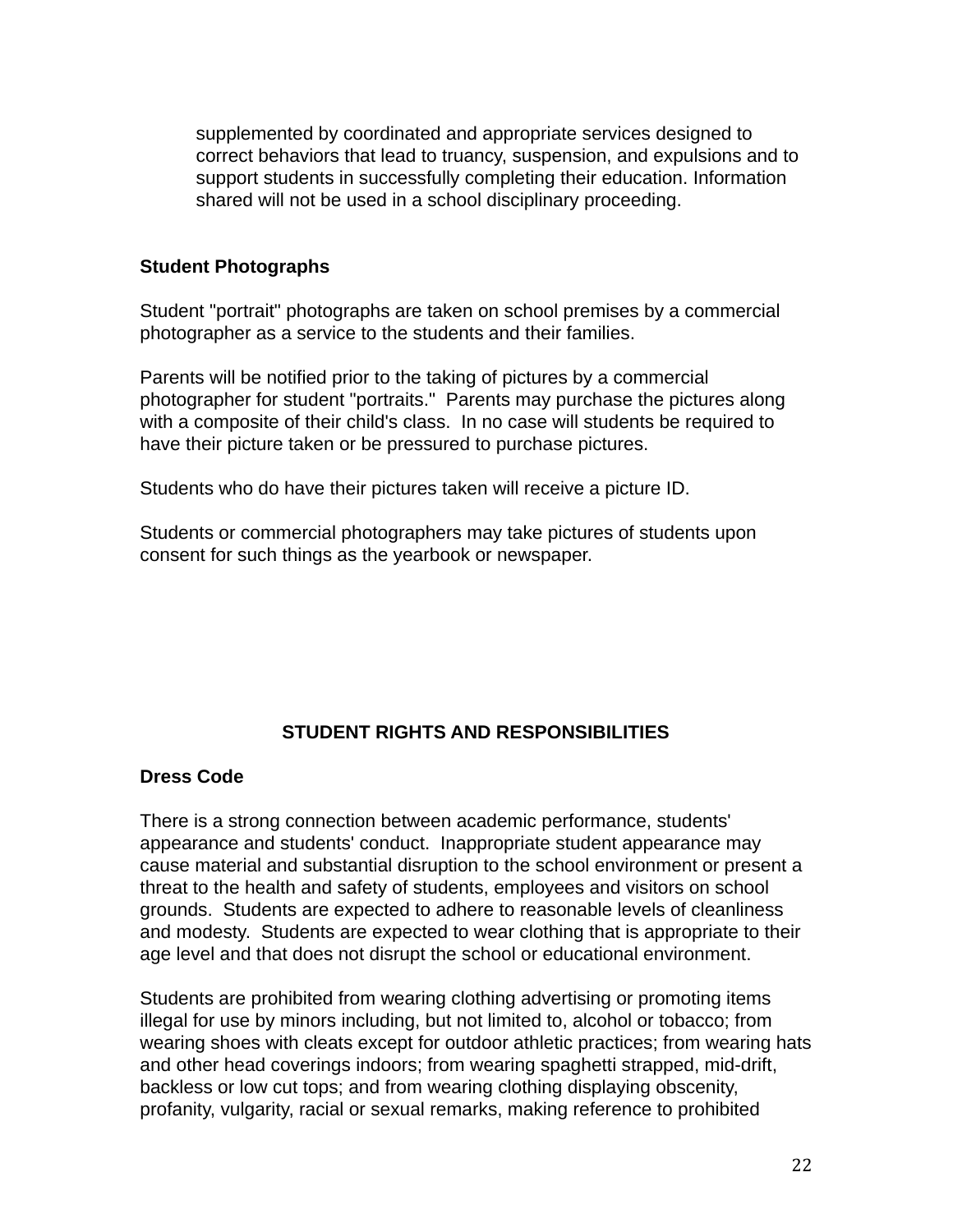conduct or similar displays. Fifth and sixth graders should not wear clothing that exposes their shoulders (tank tops/muscle shirts) and their shorts/skirts should extend past extended fingers when arms are placed at their sides. Under certain circumstances or during certain classes or activities a stricter dress code may be appropriate, and students must comply with the stricter requirement. The principal makes the final determination of the appropriateness of the student's appearance. Students inappropriately dressed are required to change their clothing or leave the school. (Dress code is part of School Board Policy 502.1)

# **Care of School Property**

Students are expected to take care of school property including desks, chairs, books, school issued devices and school equipment. Vandalism is not tolerated. Students found to have destroyed or otherwise harmed school property may be required to reimburse the school district. In certain circumstances, students may be reported to law enforcement officials.

# **Student Lockers and Desks**

Student lockers and desks are the property of the school district. Students shall use the lockers and desks assigned to them for storing their school materials and personal items necessary for attendance at school. It shall be the responsibility of each student to keep his/her assigned locker and desk clean and undamaged. The expenses to repair damage done to a student's locker are charged to the student. Although school lockers, desks and other spaces are temporarily assigned to individual students, they remain the property of the school district at all times. The school district has a reasonable and valid interest in ensuring the lockers, desks and other spaces are properly maintained. For this reason, lockers, desks and other spaces are subject to unannounced inspections and students have no legitimate expectations of privacy in the locker, desk or other space. Periodic inspections of all or a random selection of lockers, desks or other space may be conducted by school officials in the presence of the student or another individual. Any contraband discovered during such searches shall be confiscated by school officials and may be turned over to law enforcement officials.

The contents of a student's locker, desk or other space (coat, backpack, purse, etc.) may be searched when a school official has a reasonable and articulable suspicion that the contents contains illegal or contraband items or evidence of a violation of law or school policy or rule. Such searches should be conducted in the presence of another adult witness when feasible.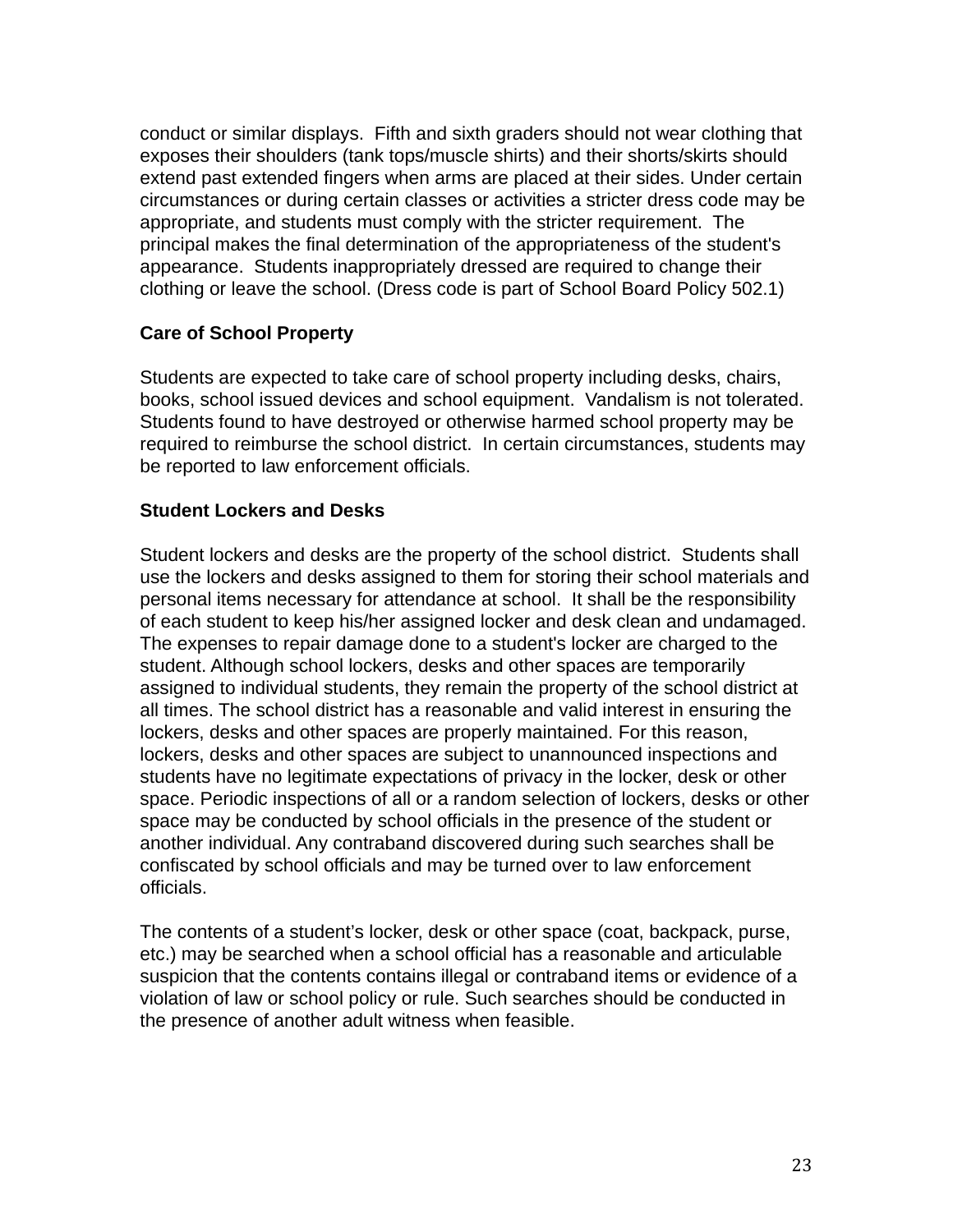# **Student Searches**

In order to protect the health and safety of students, employees and visitors to the school district and for the protection of the school district facilities, students and their belongings and school owned lockers and desks may be searched or inspected. A search of a student will be justified when there are reasonable grounds for the suspicion that the search will turn up evidence that the student has violated or is violating the law or school district policy, rules, or regulations affecting school order. Reasonable suspicion may be formed by considering factors such as the following:

- eyewitness observations by employees;
- information received from reliable sources;
- suspicious behavior by the student; or,
- the student's past history and school record although this factor alone is not sufficient to provide the basis for reasonable suspicion.

A search will be permissible in its scope or intrusiveness when the measures adopted are reasonably related to the objectives of the search. Reasonableness of scope or intrusiveness may be determined based on factors such as the following:

- the age of the student;
- the sex of the student:
- the nature of the infraction: and
- the emergency requiring the search without delay.

A student's body and/or personal effects (e.g., purse, backpack, etc.) may be searched when a school official has reasonable suspicion to believe the student is in possession of illegal or contraband items or has violated school district policies, rules, regulations or the law affecting school order.

Personally intrusive searches will require more compelling circumstances to be considered reasonable. If a pat-down search or a search of a student's garments (such as jackets, socks, pockets, etc.) is conducted, it will be conducted in private by a school official of the same sex as the student and with another adult witness of the same sex present, when feasible. A more intrusive search, short of a strip search, of the student's body, handbags, book bags, etc., is permissible in emergency situations when the health and safety of students, employees, or visitors are threatened. Such a search may only be conducted in private by a school official of the same sex as the student, with an adult of the same sex present unless the health or safety of students will be endangered by the delay which may be caused by following these procedures.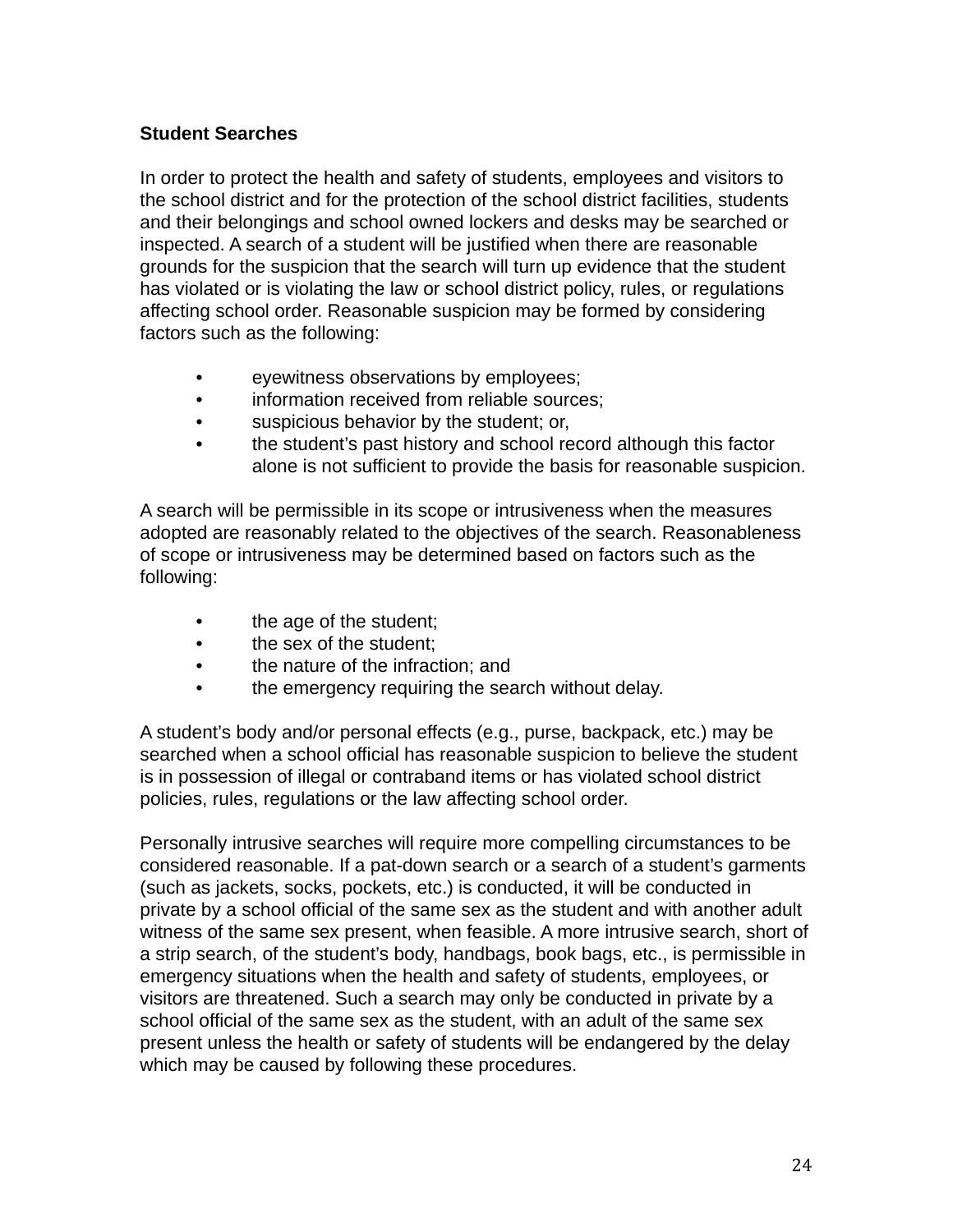## **Internet & iPad Acceptable Use (Defined in Board Policy 508.8 & 508.8R1)**

The purpose of this policy is to define expectations for all users. The focus of the iPad 1:1 program at Logan-Magnolia Community School District is to provide tools and resources to the 21st Century Learner.

Excellence in education requires that technology be seamlessly integrated throughout the educational program. Increasing access to technology is essential for that future, and one of the learning tools of these twenty-first century students is the use of the iPad. The individual use of the iPad is a way to empower students to maximize their full potential and to prepare them for college and the workplace. Learning results from the continuous dynamic interaction among students, educators, parents and the extended community. Technology immersion does not diminish the vital role of the teacher. To the contrary, it transforms the teacher from a director of learning to a facilitator of learning. Effective teaching and learning with an iPad integrates technology into the curriculum anytime, anyplace. The policies, procedures and information within this document apply to all mobile devices used at Logan-Magnolia Community School District, including any other device considered by the Administration to come under this policy. Teachers may set additional requirements for use in their classroom.

IPads and accessories will be distributed each fall. Elementary iPads will remain in the student's classrooms or distributed for home learning as needed. If a student transfers out of the Logan-Magnolia Community School District during the school year, the iPad and accessories will be returned at that time. Individual school iPads and accessories must be returned to the LoMa Technology Department or designated room at the end of each school year. Students who withdraw, are suspended or expelled, or terminate enrollment at Logan-Magnolia for any other reason must return their individual school iPad on the date of termination. If a student fails to return the iPad at the end of the school year or upon termination of enrollment at Logan-Magnolia, that student will be subject to criminal prosecution or civil liability. The student will also pay the replacement cost of the iPad, or, if applicable, any fees that are deemed necessary. Failure to return the iPad will result in a theft report being filed with the Police Department.

Students are responsible for the general care of the iPad they have been issued by the school. iPads that are broken or fail to work properly must be taken to the LoMa Technology Department for an evaluation of the equipment. Students are expected to be responsible for their device and may be asked to pay for damages.

The guidelines are provided so that students and parents are aware of the responsibilities students accept when they use Logan- Magnolia Community School District owned iPads. The use of the Logan-Magnolia Community School District's technology resources is a privilege, not a right. The privilege of using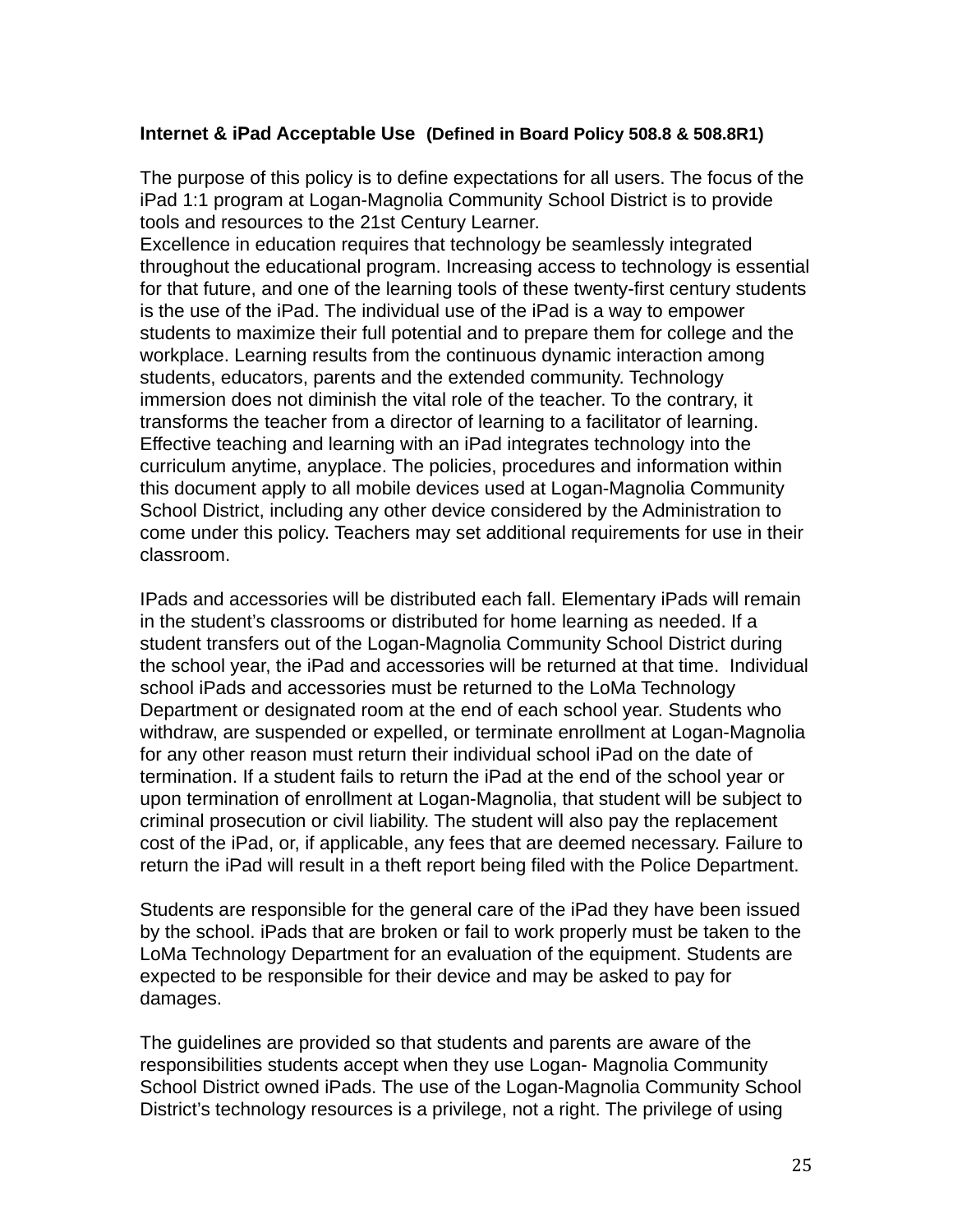the technology resources provided by the Logan-Magnolia Community School District is not transferable or extendible by students to people or groups outside the district and terminates when a student is no longer enrolled in the Logan-Magnolia Community School District. If a person violates any of the User Terms and Conditions named in this policy, privileges may be terminated, access to the school District technology resources may be denied, and the appropriate disciplinary action shall be applied. The Logan-Magnolia Community School District's Student Handbook shall be applied to student infractions. Violations may result in disciplinary action up to and including suspension/expulsion for students. When applicable, law enforcement agencies may be involved.

#### **Bicycles, Roller Blades, Roller Skates, and Skateboards**

Bicycles ridden to school are to be parked immediately upon arrival and are not to be ridden around the school grounds or adjoining streets during school hours. When arriving to and leaving from school, students shall not ride their bicycles across the bus loading and unloading area.

The use of roller blades, roller skates, scooters, and skateboards are not allowed at school.

## **Illegal Items Found in School or in Students' Possession**

Students are prohibited from distributing, dispensing, manufacturing, possessing, using, and being under the influence of alcohol, drugs or look-a-like substances; and possessing or using tobacco, tobacco products or look-a-like substances. Weapons are not allowed on school grounds or at school activities with the exception of weapons in the control of law enforcement officials or those being used for educational purposes and approved by the principal. Students bringing firearms to school or possessing firearms at school will be expelled for not less than one year. Parents of students found in violation of this policy may be contacted, and the students may be reported to law enforcement officials.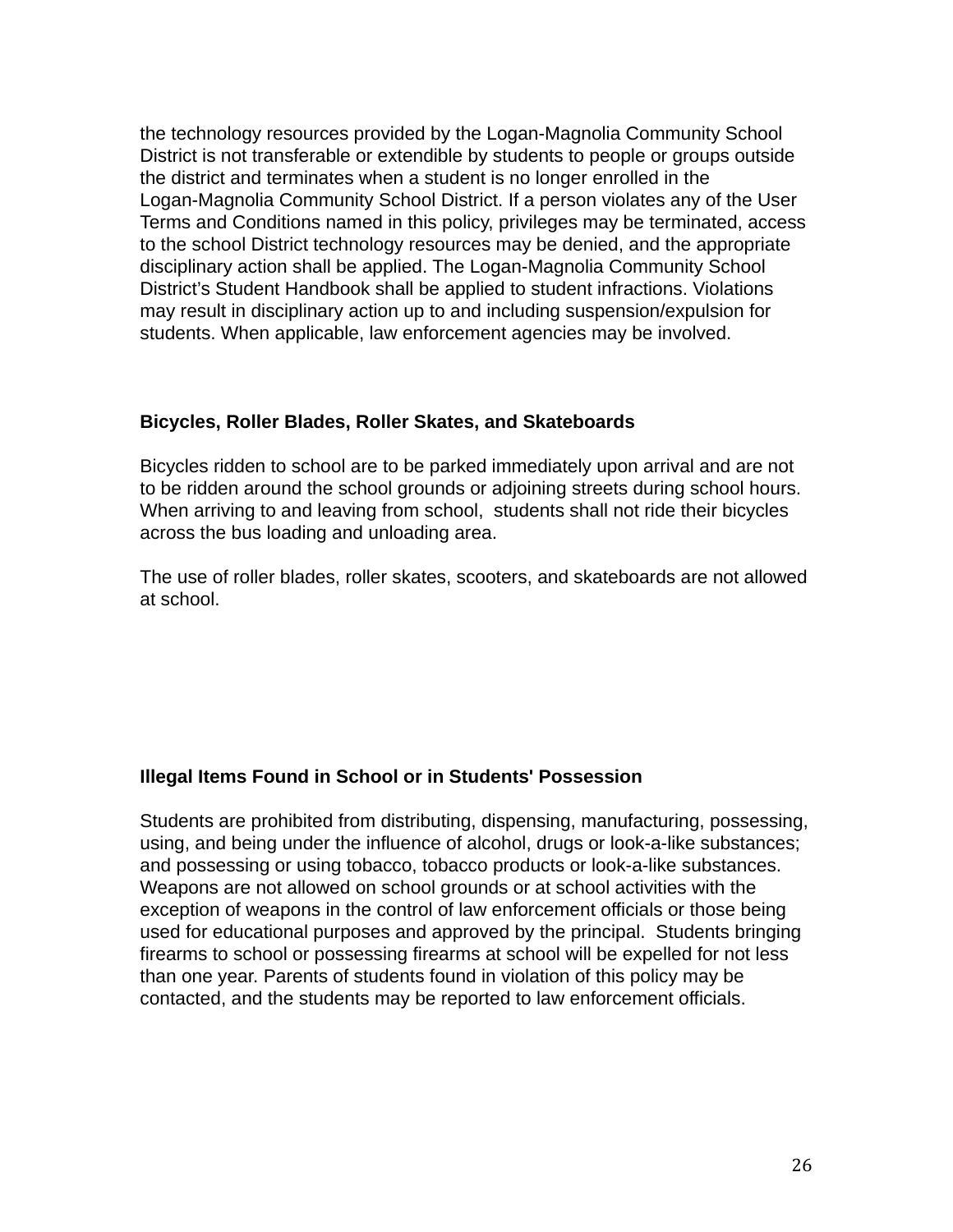# **Registration Fees**

Students in grades PK-6 pay an annual registration fee that can be paid online during the online registration process. Books must be returned at the end of the class. If books are not returned, students are charged a replacement fee. Damage to a book in excess of normal wear and tear is also charged to the student.

# **Cheating**

Students are expected to do their own schoolwork. Cheating by looking at another student's schoolwork, copying others' work, copying from other sources or similar cheating is not tolerated. In addition to the discipline outlined in this handbook, discipline may include the loss of class credit.

# **Dual Enrollment Students**

Home school or home school assistance program students enrolled in classes or participating in school activities in the school district are subject to the same policies, rules and regulations as other students and are disciplined in the same manner as other students. Dual enrollment students interested in participating in school activities or enrolling in classes should contact the superintendent.

## **Electronics in School**

Students may not possess radios, 2-way radios, CD players, televisions, water guns, toys and other similar items on school grounds or at school activities which may result in disruption of the school day. The items are taken away from the students and returned at a later date.

# **Cell Phones at School**

Students may bring cell phones to school. They are to be kept in the student's locker and are NOT to be used at any time while the student is on campus. Violation of this policy will result in the cell phones being taken away and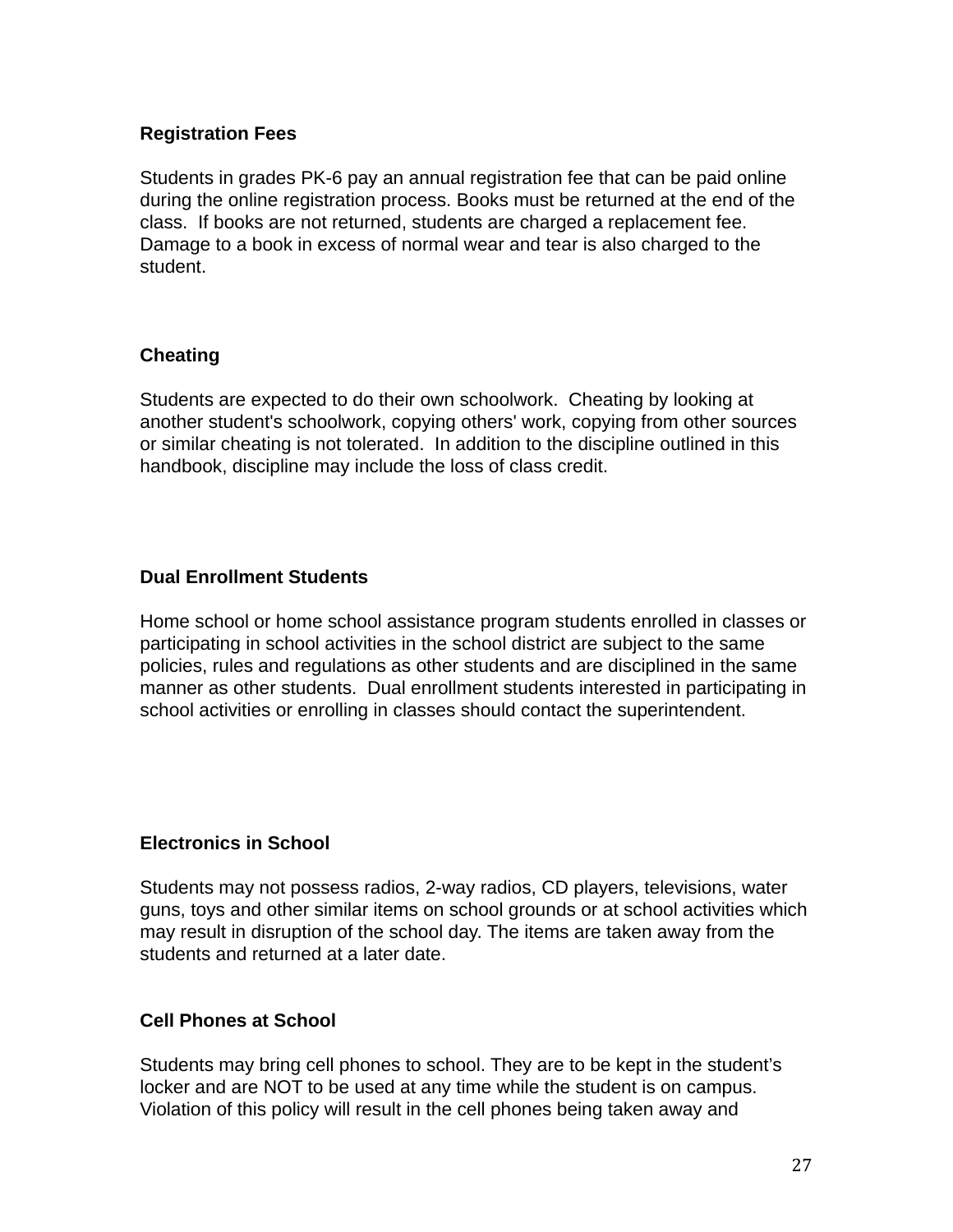returned to the student or parent later. The school is not responsible for lost, stolen, or damaged cell phones.

# **Posting of Information**

Students or parents who wish to post or distribute information must receive permission from the principal at least two days before the posting or distribution. This applies whether the information deals with school-sponsored or non-school-sponsored activities. The principal can explain or answer questions regarding the school's rules on posting and distributing materials.

# **Initiations, Hazing, Bullying or Harassment**

Harassment, bullying and abuse are violations of school district policies, rules and regulations and, in some cases, may also be a violation of criminal or other laws. The school district has the authority to report students violating this rule to law enforcement officials.

Students who feel that they have been harassed or bullied should:

- Communicate to the harasser or bully that the student expects the behavior to stop, if the student is comfortable doing so. If the student needs assistance communicating with the harasser or bully, the student should ask a teacher, counselor or principal to help.
- If the harassment or bullying does not stop, or the student does not feel comfortable confronting the harasser or bully, the student should:
	- 1) tell a teacher, counselor or principal; and
	- 2) write down exactly what happened, keep a copy and give another copy to the teacher, counselor or principal including;
		- what, when and where it happened;
		- who was involved;

- exactly what was said or what the harasser or bully did;

- witnesses to the harassment or bullying;

- what the student said or did, either at the time or later;

- how the student felt; and
- how the harasser or bully responded.

Sexual harassment may include unwelcome sexual advances, requests for sexual favors and other verbal or physical conduct of a sexual nature. Harassment or bullying on the basis or age, color, creed, national origin, race, religion, marital status, sex, sexual orientation, gender identity, physical attributes, physical or mental ability or disability, ancestry, political party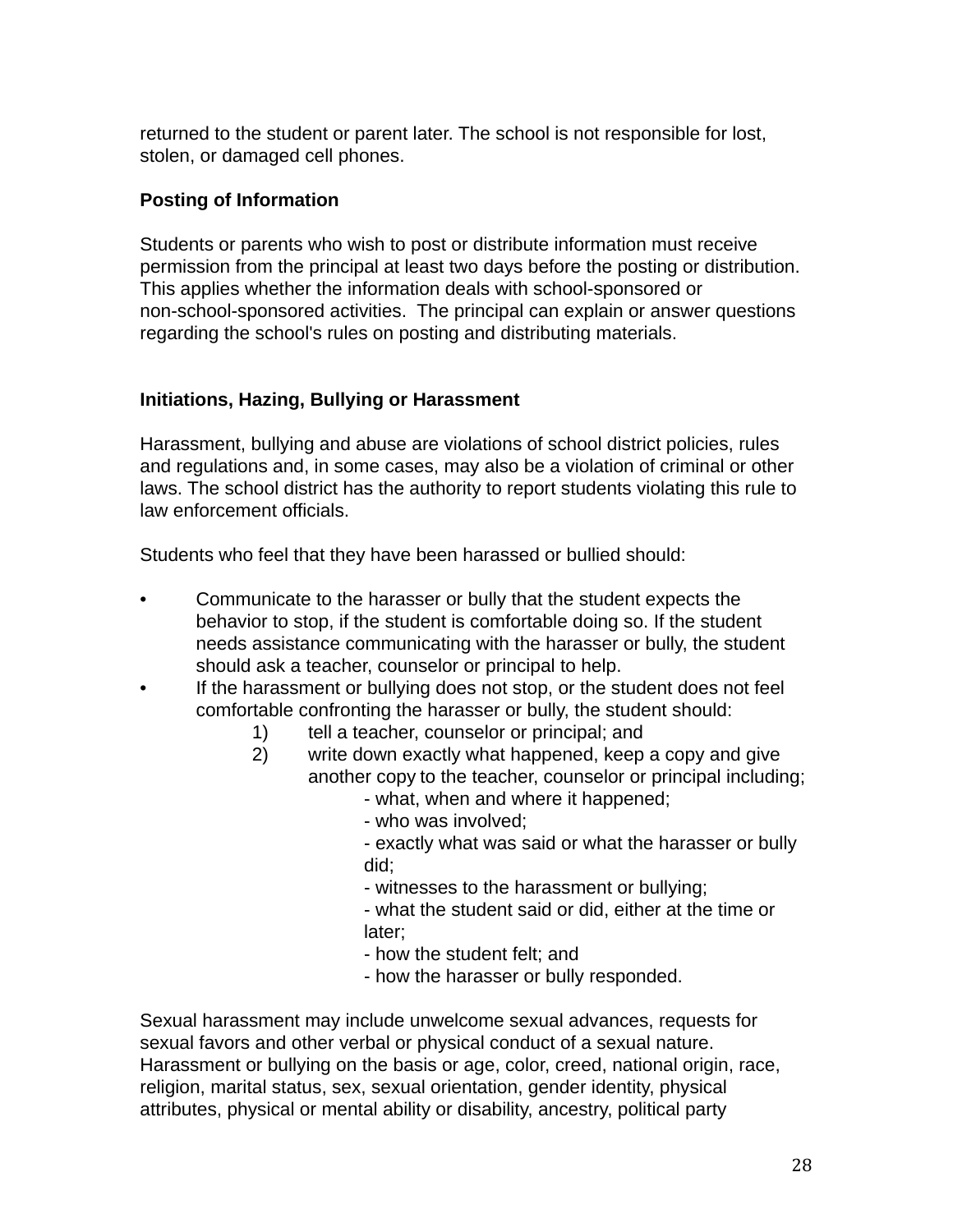preference, political belief, socioeconomic status or familial status includes conduct of a verbal or physical nature that is designed to embarrass, distress, agitate, disturb or trouble persons when it:

- places the student in reasonable fear of harm to the student's person or property;
- has a substantially detrimental effect on the student's physical or mental health;
- has the effect of substantially interfering with the student's academic performance;
- has the effect of substantially interfering with the student's ability to participate in or benefit from the services, activities, or privileges provided by a school.

Sexual harassment includes, but is not limited to:

- verbal, physical or written harassment or abuse;
- pressure for sexual activity;
- repeated remarks to a person with sexual or demeaning implications; and
- suggesting or demanding sexual involvement, accompanied by implied or explicit threats.

Harassment or bullying based upon factors other than sex includes, but is not limited to:

- verbal, physical, or written harassment or abuse;
- repeated remarks of a demeaning nature;
- implied or explicit threats concerning one's grades, job, etc.; and
- demeaning jokes, stories or activities.

# **Student Complaints**

Students may file a complaint regarding school district policies, rules and regulations or other matters by complying with the following procedure. This procedure is strictly followed except in extreme cases.

- If an employee is involved, discuss the complaint with the employee.
- If unsatisfied with the employee's response or if there is no employee involved, talk to the principal within 3 school days of the employee's response or the incident;
- If unsatisfied with the principal's response, talk to the superintendent within 3 days of the principal's response;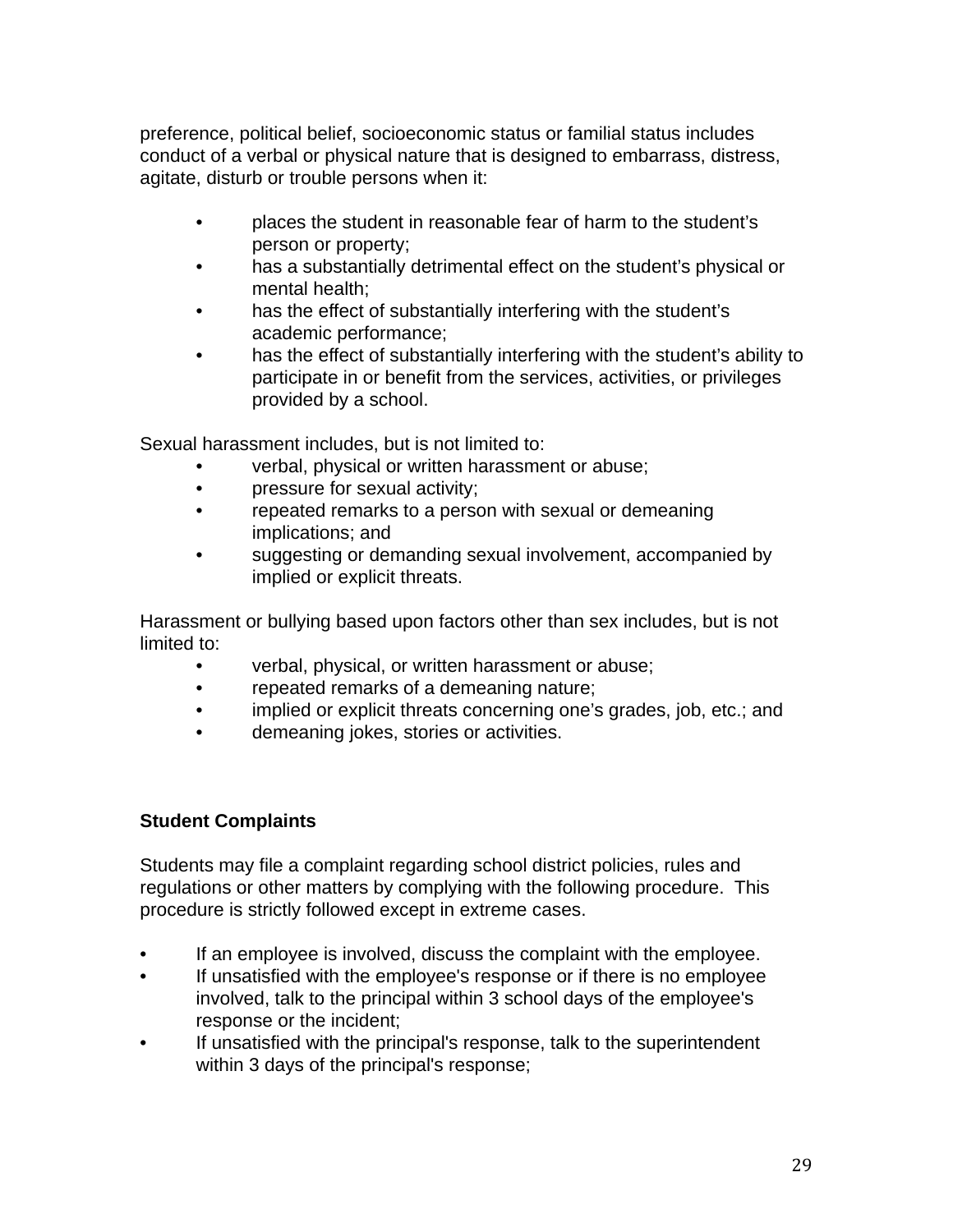• If unsatisfied with the superintendent's response, students may request to have the matter placed on the board agenda of a regularly scheduled board meeting in compliance with board policy.

# **STUDENT SCHOLASTIC ACHIEVEMENT**

## **Grade Reports**

Parents will receive progress reports in the form of report cards at parent/teacher conferences in the fall and spring. All other grade reports, including mid-term reports and semester grades will be sent home electronically. Please notify the school office if you have a change in your email address.

## **Grading Scale**

 $A = 100 - 91 (100 = A +; 99 - 93 = A; 92 - 91 = A -)$  $B = 90 - 81 (90 - 89 = B +; 88 - 83 = B; 82 - 81 = B C = 80 - 71$  (C+; 78-73 = C; 72-71 = C-)  $D = 70 - 65$  (D+; 68-67 = D; 66-65 = D-)  $F = 64 - 0$ 

## **Parent/Teacher Conferences**

Parent/teacher conferences are scheduled two times during the school year. Parents are encouraged to contact their child's teacher if they would like to conference with them at additional times.

#### **Homework**

Teachers assign homework, extra class activities or assignments as necessary. Homework is an opportunity for students to practice skills and activities, to share and discuss ideas, to review materials, to become acquainted with resources, to organize thoughts, to prepare for classroom activities or to make up incomplete class work. Students are expected to complete homework on time.

#### **Standardized Tests**

Students are given standardized tests annually. These tests are used to determine academic progress for individual students, for groups of students, for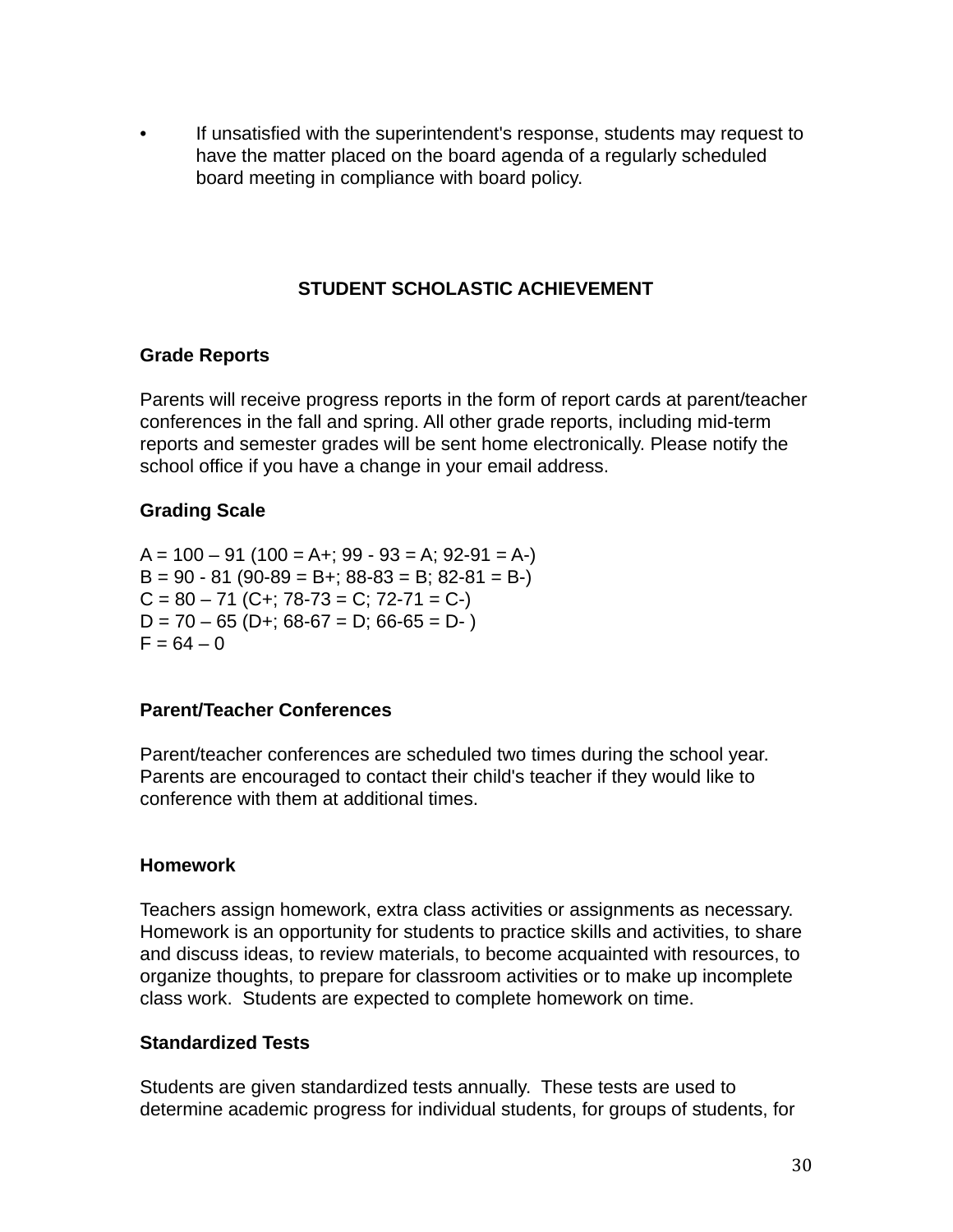the school district and to comply with state law. Students are tested unless they are excused by the principal.

# **ONLINE LEARNING**

## **Expectations**

Students will be expected to look and act like they were in the classroom. Regular classroom rules apply. Students not following the rules may be removed from the online classroom and parents/guardians will be contacted. Teachers may record these video conference sessions.

Dress appropriately for school. Sit at a table or a desk in a quiet area Only bring school supplies to the video conference/online learning. (No pets or siblings) Keep yourself on mute until given permission to talk. Be on time for class and stay for the whole session. Video needs to remain on. Background should be appropriate. No personal backgrounds. Raise your hand to talk. Be respectful in your actions. No food or drink. Devices should be charged. Use earbuds or headphones if the location isn't quiet. Stay seated. Leave class when dismissed. Only use the group chat button to focus on school work. Keep eyes and ears on the speaker. No screenshots or memes.

#### **Platforms**

Teachers will have assignments and due dates or tasks listed in Planbook. These will be updated and ready for parents to view on Monday mornings during remote learning. All K-6 students will use Google Classroom to access their learning materials during remote learning. Other platforms may be utilized. Students will be **required** to complete online learning materials/assignments.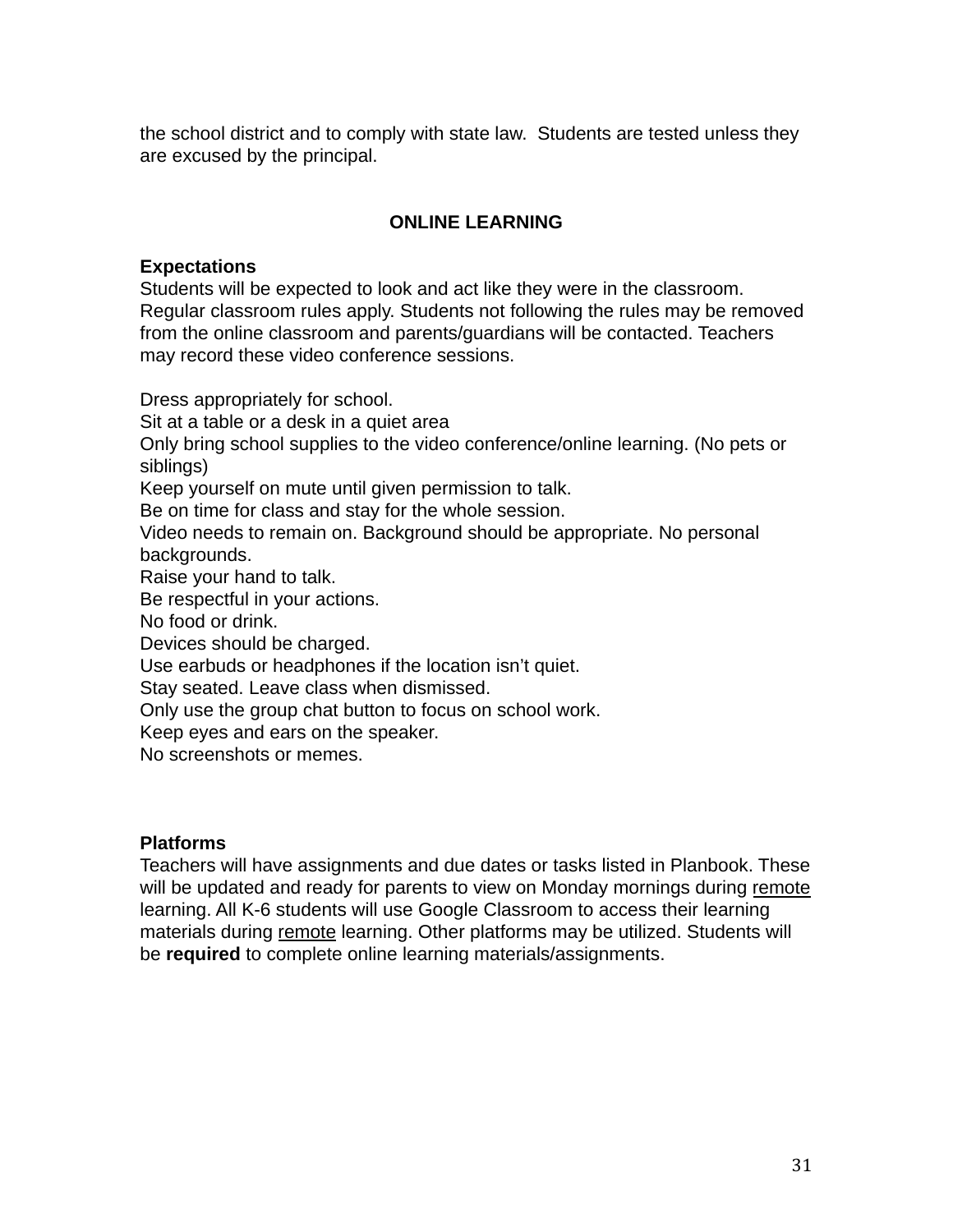## **MISCELLANEOUS**

## **Open Enrollment**

Iowa's open enrollment law allows students residing in one school district to request a transfer to another school district upon the parents' request. Students interested in open enrolling out of the school district must contact the superintendent for information and forms.

## **Telephone Use During the School Day**

Generally, students receiving telephone calls during school hours are not called to the telephone. The secretary will take a message and forward it to the student. Only in emergency situations are students removed from class or other school activity to receive or make a telephone call.

\*See Cell Phone section on page 28.

# **Legal Status of Student**

If a student's legal status, such as the student's name or the student's custodial arrangement, should change during the school year, the parent or guardian must notify the school district and provide the school with legal documentation. The school district needs to know when these changes occur to ensure that the school district has a current student record.

## **Cafeteria**

The school district operates a lunch and breakfast program. Students may either bring their own lunches to school or purchase lunch and other items, including milk. Pop is not allowed in the cafeteria during lunch hours. Students in grades PK-6 may also purchase a carton of milk for milk break. Please notify the cafeteria with any allergies your child may have.

Free and reduced lunch applications are available on our website, [www.lomaschools.org](http://www.lomaschools.org) and online during the registration process.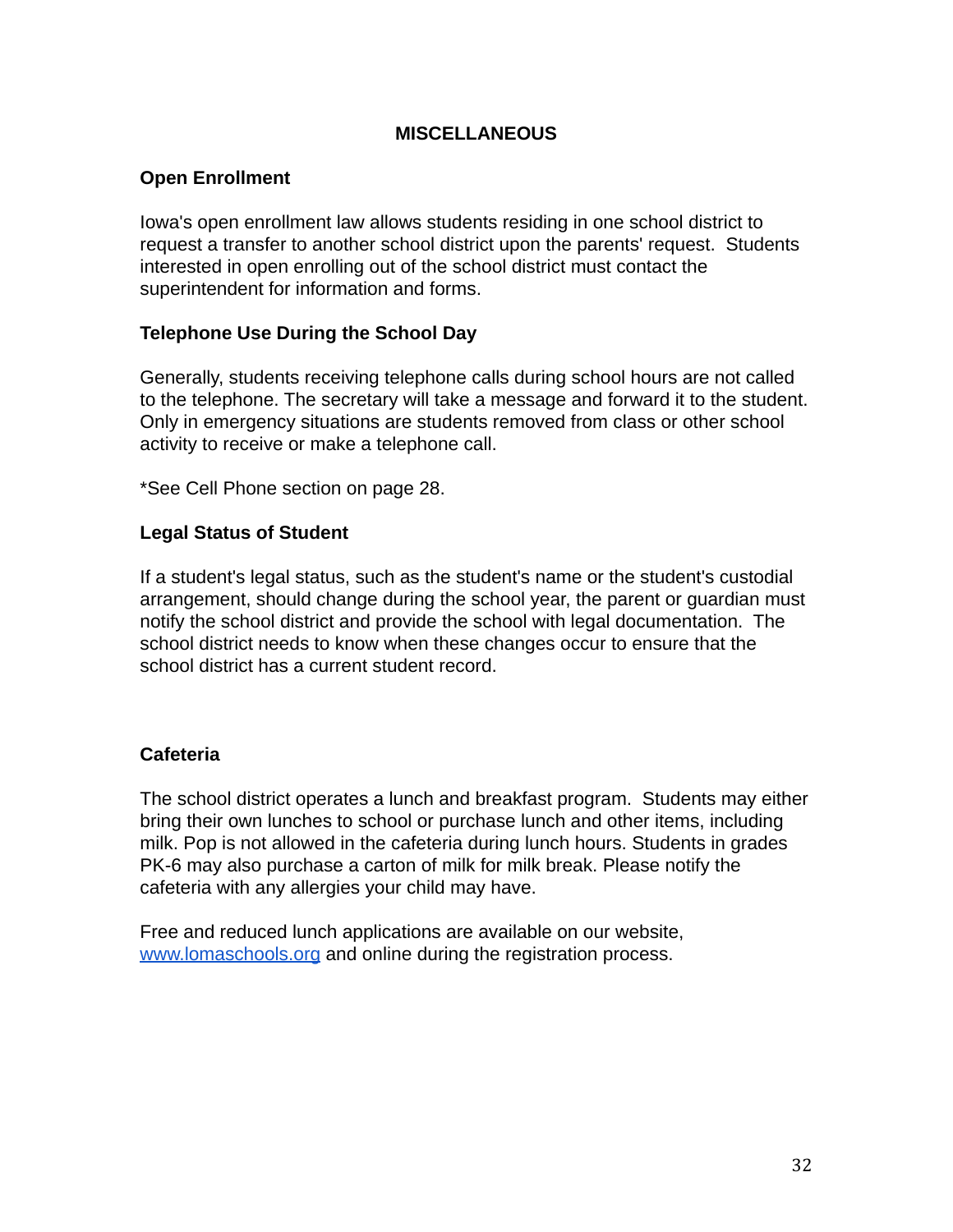# **Buses and Other School District Vehicles**

Buses are primarily used to transport students to and from school. Students who ride the bus and other school district vehicles to and from school, extracurricular activities or any other destination must comply with school district policies, rules and regulations. Students are responsible to the driver while on the bus or in another school vehicle, loading or unloading or leaving the bus. The driver has the ability to discipline a student and may notify the principal of a student's inappropriate bus conduct.

Video cameras may be in use on school buses for the safety of the students riding the bus. The content of the video tapes may be used to discipline students. Students are not informed when the video cameras are or are not in use.

Persons riding in school district vehicles shall adhere to the following rules. The driver, sponsor and chaperones are to follow the school district policies, rules and regulations for student violations.

- Riders must be at the designated loading point before the arrival time.
- Riders must wait until the vehicle comes to a complete stop before attempting to enter.
- Riders must not extend arms or heads out of the windows at any time.
- Aisles must be kept cleared at all times.
- Riders shall load and unload through the right front door. The emergency door is for emergencies only.
- Riders will depart from the vehicle at the designated point unless written permission to get off at a different location is given to the driver.
- Riders may be assigned a seat by the driver.
- Riders who damage seats or other equipment will reimburse the school district for the cost of the repair or replacement.
- Riders are not permitted to leave their seats while the vehicle is in motion.
- Waste containers are provided on all vehicles for riders' use.
- Permission to open windows must be obtained from the driver.
- Classroom conduct is to be observed by students while riding the vehicle except for ordinary conversation.
- The driver is in charge of the riders and the vehicle, and the driver is to be obeyed promptly and cheerfully.
- Riders should assist in looking after the safety and comfort of younger riders.
- Riders who must cross the roadway to board or depart from the vehicle must pass in front of the vehicle (no closer than 10 feet), look in both directions and proceed to cross the road or highway only on signal from the driver.
- Riders must not throw objects about the vehicle nor out through the windows.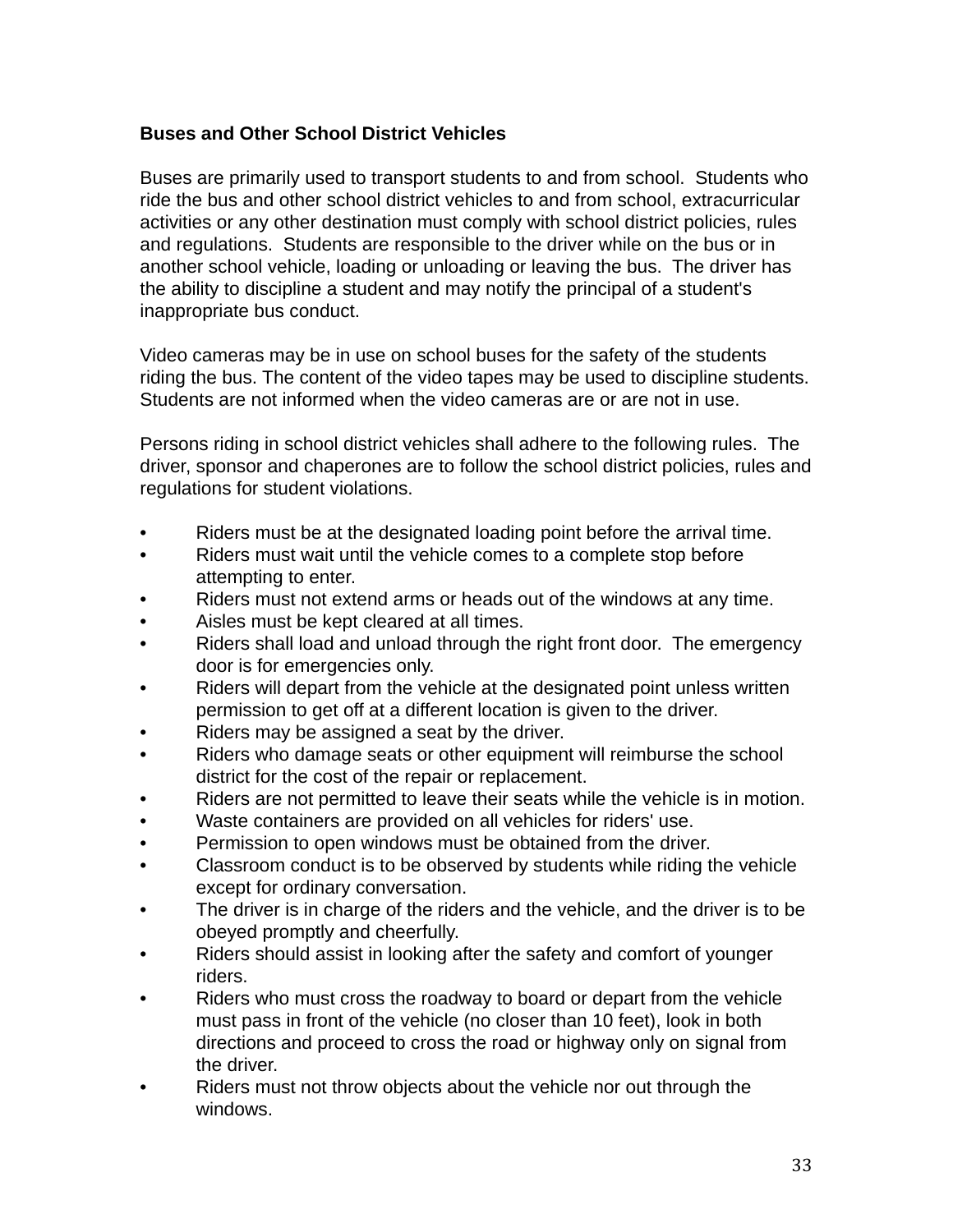- Shooting paper wads, squirt guns or other material in the vehicle is not permitted.
- Riders must keep their feet off the seats.
- Roughhousing on the vehicle is prohibited.
- Riders must refrain from crowding or pushing.
- The use or possession of alcohol, tobacco or look-a-like substances is prohibited in the vehicle.
- The good conduct rule is in effect.

# **Media Center/Library**

The media center is available to students during school hours. The media center is a place for study and research. It is not a place to socialize. Students are expected to conduct themselves as if they were in class while in the media center.

# **Lost and Found**

When students lose items at school they are placed in a box located in the commons. Unclaimed items are kept for at least a semester before being discarded or given to a charitable organization.

Some smaller items of significant value are kept in the office until such time as they are identified and claimed.

## **Guidance Program**

The elementary school employs a full time social emotional learning specialist, Annie Coberly. All students receive whole group lessons. Small group and individual sessions are available.

## **Citizenship**

Being a citizen of the United States, of Iowa and of the school district community entitles students to special privileges and protections as well as requiring the students to assume civic, economic and social responsibilities and to participate in their country, state and school district community in a manner that entitles them to keep these rights and privileges.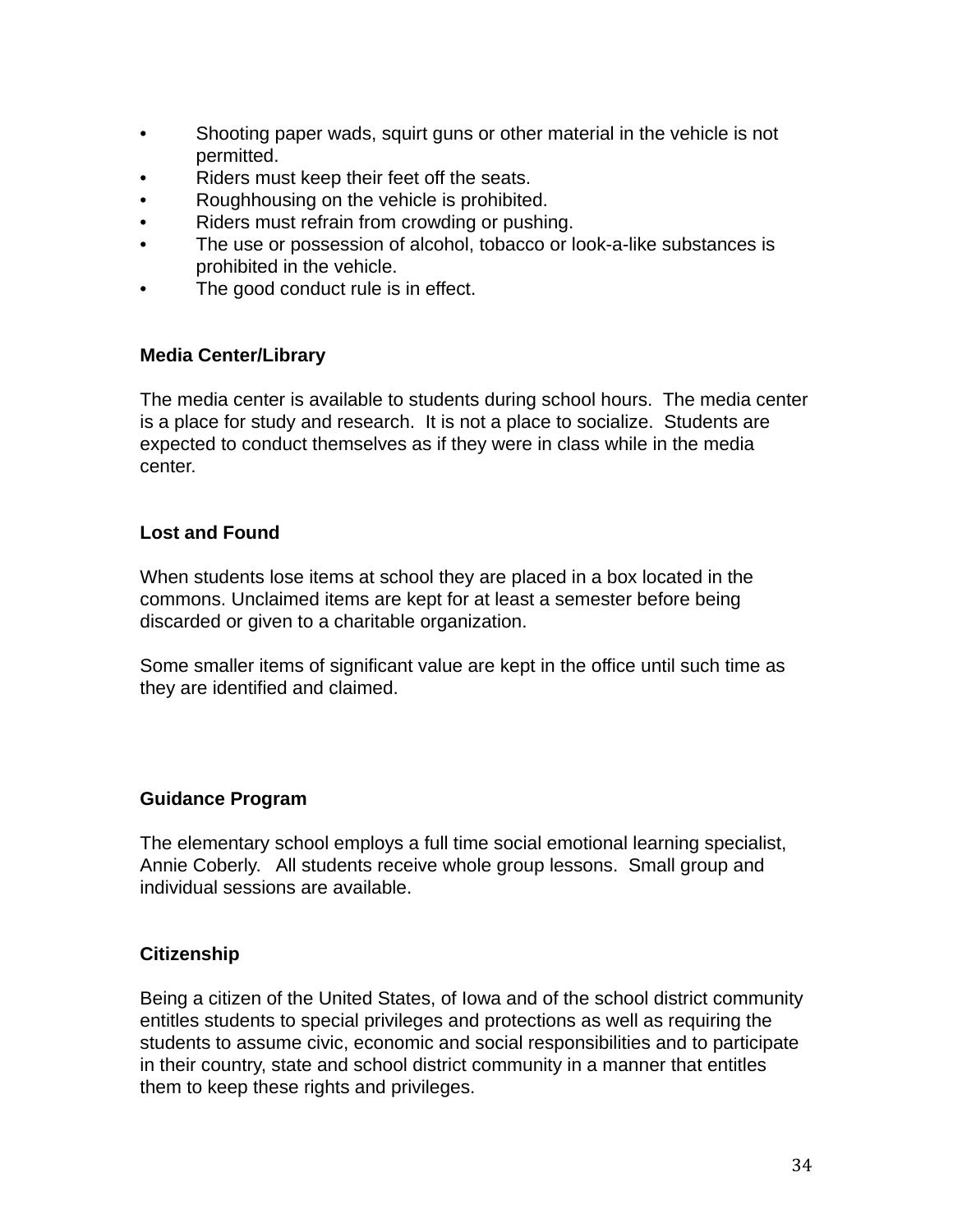As part of the education program, students have an opportunity to learn about their rights, privileges and responsibilities as citizens of this country, state and school district community. As part of this learning opportunity, students are instructed in the elements of good citizenship and the role quality citizens play in their country, state and school district community.

## **Inspection of Educational Materials**

Parents and other members of the school district community may view the instructional materials used by students in the office. Copies may be obtained according to board policy. Tests and assessment materials are only available for inspection with the consent of the superintendent. Persons wishing to view instructional materials or to express concerns about instructional materials should contact the superintendent at the high school.

# **School Website**

The school maintains a website for the public at: www.lomaschools.org

# **Communications to and from School**

When sending a note or money to school, the student should receive clear instruction from the parents about who is the appropriate person to receive the note or the money. **If your son or daughter is to follow a different routine at dismissal time, please send a note to the teacher, or call the office before 2:00 pm.** Also, the school regularly sends notes and papers home with students. Parents need to remind their child to notify them of notes or papers from school for the parents. Parents are responsible for knowing the contents of the notes or papers sent home.

The school district also emails a newsletter once every other month. This contains the breakfast and lunch menus and the monthly school calendar along with other important information.

This information is also on the school website at: [www.lomaschools.org](http://www.lomaschools.org)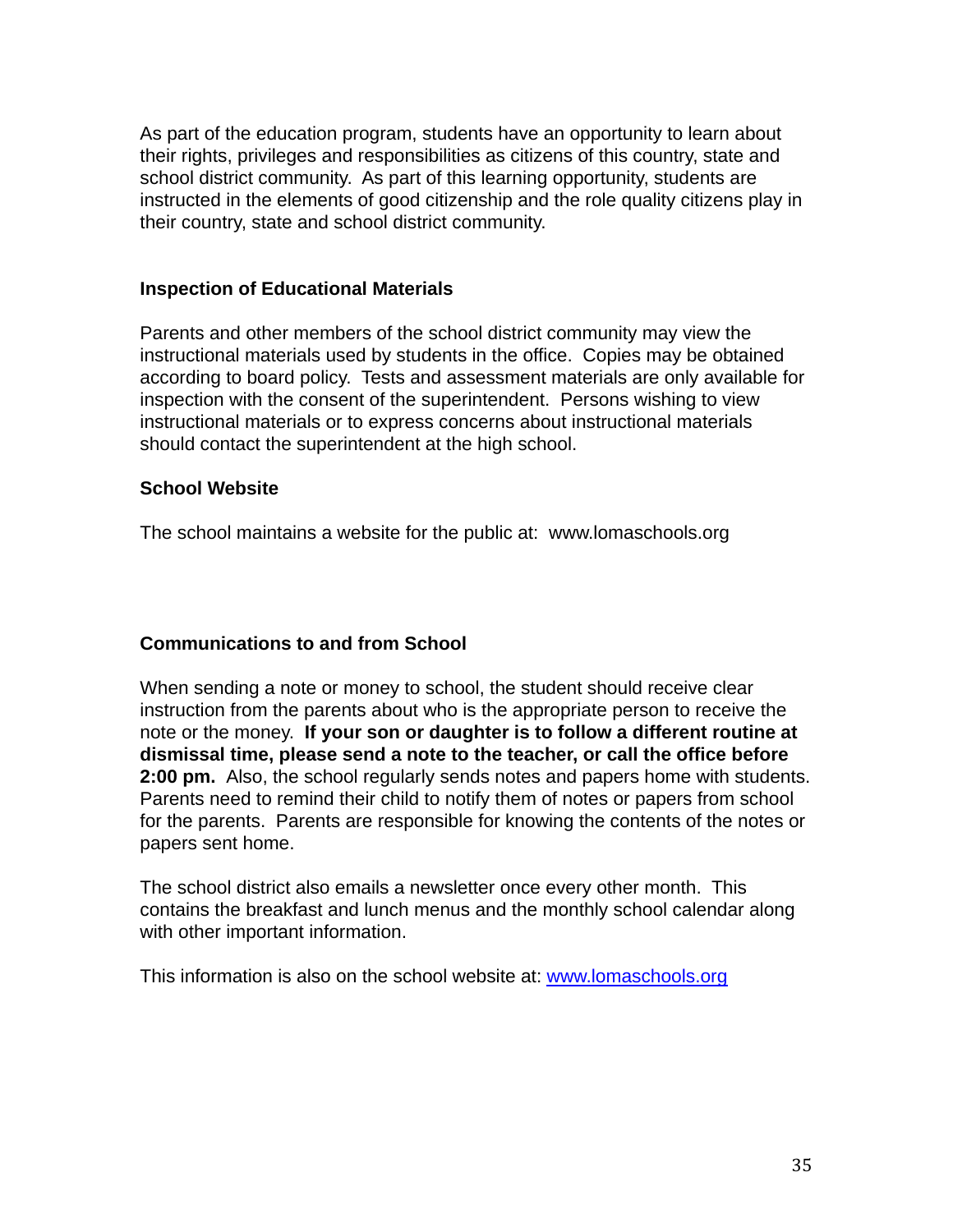# **Recess and Playground Rules**

- 1. All students are expected to go outside for recess unless school officials determine it is too cold to go outside, or if they have a doctor's note excusing them from recess. Coats are required when the feels like temperature is 50 degrees or below. The school will **not** furnish coats, hats, gloves or any winter outdoor clothing.
- 2. Play in assigned areas. Students are to stay off of the hill on the west end of the playground unless they have permission from the recess supervisor. Students are not to play in or beyond the pine trees on the north side of the playground. Pk-2 may only play on the fire truck, rock pit and hill slides.
- 3. When it is wet, only the hard surfaced areas may be used. There are times when it is wet when students with boots will be allowed to play on the wood chip and rubber areas. An old pair of shoes will not replace boots.
- 4. The following are prohibited:
	- A. Tackling
	- B. Piggy back riding
	- C. Wrestling, fighting, rough play and using foul language
	- D. Pulling on each others' clothing
	- E. Throwing snowballs, rocks, sticks or other objects
	- F. Climbing on the fence
	- G. Sliding on icy areas
	- H. Running on the sidewalks
	- I. Bouncing ball on the sidewalks
	- J. Moving wood chips or rubber from place to place
	- K. Jumping off the bridge
	- L. Playing with toys on the equipment
	- M. Sitting on slide steps or supports under the slide
	- N. Walkie Talkies, cell phones or other electronic devices
	- O. Playing chicken on the climbing equipment
	- P. Roller skates, roller blades, or skateboards
	- Q. Football or Soccer on the black top
- 5. Children should play away from the building at all times. Balls should be kicked and thrown away from the building.
- 6. Only one child is to be on a swing. No twisting of the swings, no standing up and no jumping out of the swings. Do not stand close to the swings while waiting to swing and do not play near the swings.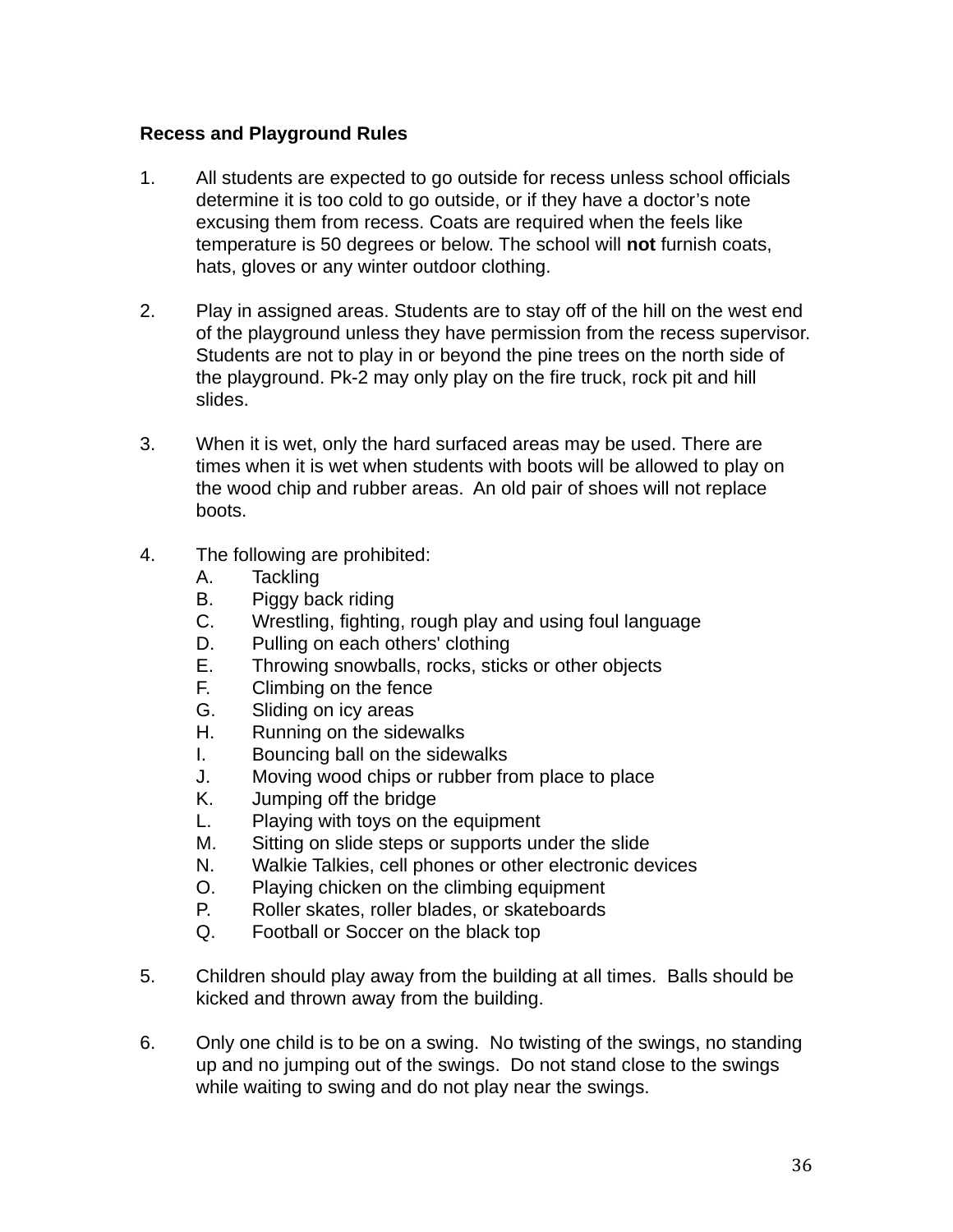- 7. When playing on the slides, only one child should be going down the slide at a time and only one child is allowed on the ladder at one time. No one is allowed to go up the wrong way on the slide.
- 8. Only one student at a time may go across the arch climber. No climbing on top of the arch climber.
- 9. No standing on top of the dome climber.
- 10. No more than 16 people on the merry-go-round at a time. This means 2 children per colored section. Do not jump off the merry-go-round while it is moving. Any unsafe activities are prohibited.
- 11. No hanging from basketball rims or the rubber padding around the backboards.
- 12. Students are not allowed to play tag on any of the playground equipment.
- 13. Students are not allowed to play on the playground immediately before or after school unless they are participating in the Kidcare Program and/or are supervised by a school employee.
- 14. All students must obey the adult supervising the playground and not just their classroom teacher.
- 15. Students are not to leave the playground. If a ball goes outside the fence, they must ask the playground supervisor permission to get it.
- 16. If a student is injured or hurt on the playground they are to report it immediately to the playground supervisor.
- 17. Toys or other items brought from home are the responsibility of the student who brought them, however, the school strongly discourages this.
- 18. If you have an adult guest with you please introduce them to the recess supervisor so we know that there are no strangers on the playground. Adult guests should also wear the yellow visitor name tag while on the playground.
- 19. Playing must stop when the whistle blows.
	- a. Begin picking up at the 1st whistle
	- b. Line up immediately on the 2nd whistle

Consequences for breaking the above rules include verbal reprimand, time-out for the duration of the recess, being prohibited from playing on the equipment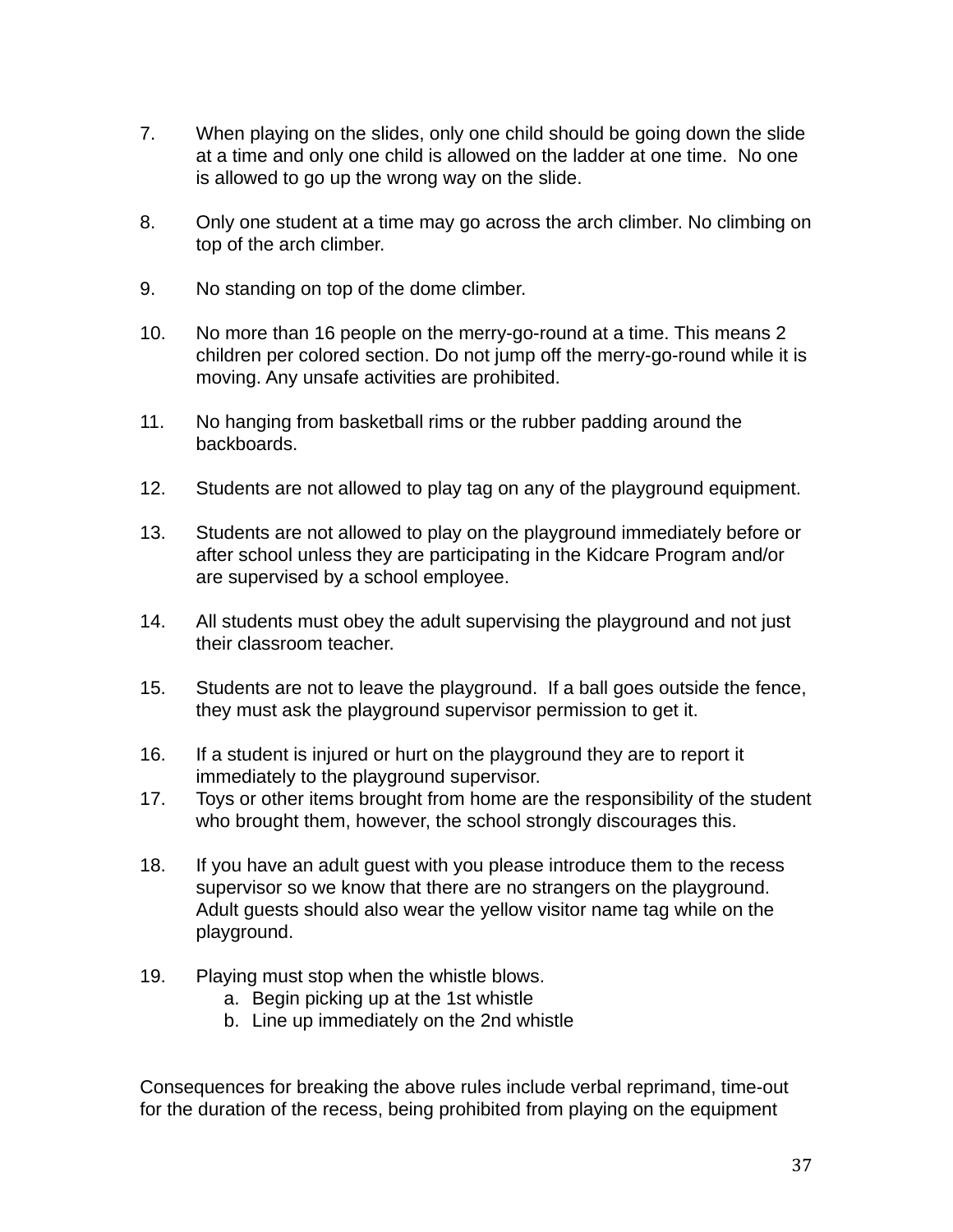that was being misused, being prohibited from playing the game in which the student was breaking the rules and missing future recesses.

Balls or toys that go up on the roof will not be retrieved immediately. Once or twice each year we will retrieve items from the roof.

If your child is not doing what is expected, staff may complete this document.

|                                                                                                            |                                               | Location                                                |                                                    |  |
|------------------------------------------------------------------------------------------------------------|-----------------------------------------------|---------------------------------------------------------|----------------------------------------------------|--|
|                                                                                                            |                                               |                                                         | $\Box$ Playground $\Box$ Library                   |  |
| Teacher:                                                                                                   |                                               |                                                         | □ Lunchroom □ Bathroom                             |  |
| PK K 1 2 3 4 5 6<br><b>Grade:</b>                                                                          |                                               | $\Box$ Hallway                                          | □ Arrival/Dismissal                                |  |
| Referring Staff:                                                                                           |                                               |                                                         | □ Classroom □ Other (P.E., Music, Guidance)        |  |
| <b>Others involved in incident:</b> $\Box$ None $\Box$ Peers $\Box$ Staff $\Box$ Teacher $\Box$ Substitute |                                               |                                                         |                                                    |  |
| Other comments:                                                                                            | $\Box$ Para $\Box$ Administrator $\Box$ Other |                                                         |                                                    |  |
| Referring Staff Member Completes ALL 3 Boxes below:                                                        |                                               |                                                         |                                                    |  |
| <b>Staff Managed Behavior</b><br>(MINOR)                                                                   | <b>Office Managed Behavior</b><br>(MAJOR)     |                                                         | <b>Possible Motivation</b>                         |  |
| nappropriate language                                                                                      | $\Box$ Abusive language                       |                                                         | □ Obtain peer attention                            |  |
| Disrespect                                                                                                 | $\Box$ Fighting                               |                                                         | □ Obtain adult attention                           |  |
| Disruption                                                                                                 | Physical aggression                           |                                                         | $\Box$ Obtain items/activities                     |  |
| Defiance                                                                                                   | Repeated defiance<br><b>Harassment</b>        |                                                         | $\Box$ Avoid Peer(s)<br>□ Avoid Adult              |  |
| Physical contact                                                                                           | $\Box$ Sustained disruption                   |                                                         |                                                    |  |
| $\Box$ Property misuse<br>$\Box$ Technology violation                                                      |                                               |                                                         | $\Box$ Avoid task or activity<br>$\Box$ Don't know |  |
| Forgery/Theft/Plagiarism                                                                                   | $\Box$ Repeated disrespect<br><b>Bullying</b> |                                                         | $\Box$ Other                                       |  |
| $\Box$ Inappropriate location                                                                              | $\Box$ Theft                                  |                                                         |                                                    |  |
| $\Box$ Other                                                                                               | Technology violation                          |                                                         |                                                    |  |
| $\label{1.1} \textbf{Comments:}\qquad \qquad$                                                              | □ Continuous lying/cheating                   |                                                         |                                                    |  |
|                                                                                                            | $\Box$ Leaving school grounds                 |                                                         |                                                    |  |
|                                                                                                            | Property damage/vandalism                     |                                                         |                                                    |  |
|                                                                                                            | $\Box$ Weapons                                |                                                         |                                                    |  |
| *Three minor behaviors/week<br>becomes a major behavior                                                    | $\Box$ Other                                  |                                                         |                                                    |  |
| *If a minor behavior continues                                                                             |                                               |                                                         |                                                    |  |
| after two warnings, it becomes                                                                             |                                               |                                                         |                                                    |  |
| a major behavior.                                                                                          |                                               |                                                         |                                                    |  |
|                                                                                                            |                                               | Administrative Decision (office complete section below) |                                                    |  |
| $\Box$ Loss of privilege                                                                                   |                                               | □ Parent/Teacher Conference                             |                                                    |  |
| $\Box$ Time in office                                                                                      |                                               | Restitution                                             |                                                    |  |
| □ Conference with student                                                                                  |                                               |                                                         | $\Box$ In-school suspension (hours/days)           |  |
| $\Box$ Individualized instruction                                                                          |                                               |                                                         | $\Box$ Out of school suspension ( days)            |  |
| Recess/Lunch Detention                                                                                     |                                               | $\Box$ Other                                            |                                                    |  |
| Parent Contact: phone call _____ in-person____ other_____ Date_______                                      |                                               |                                                         |                                                    |  |
| Entered into JMC: Yes_________ No____________ Date___________                                              |                                               |                                                         | <b>Initials</b>                                    |  |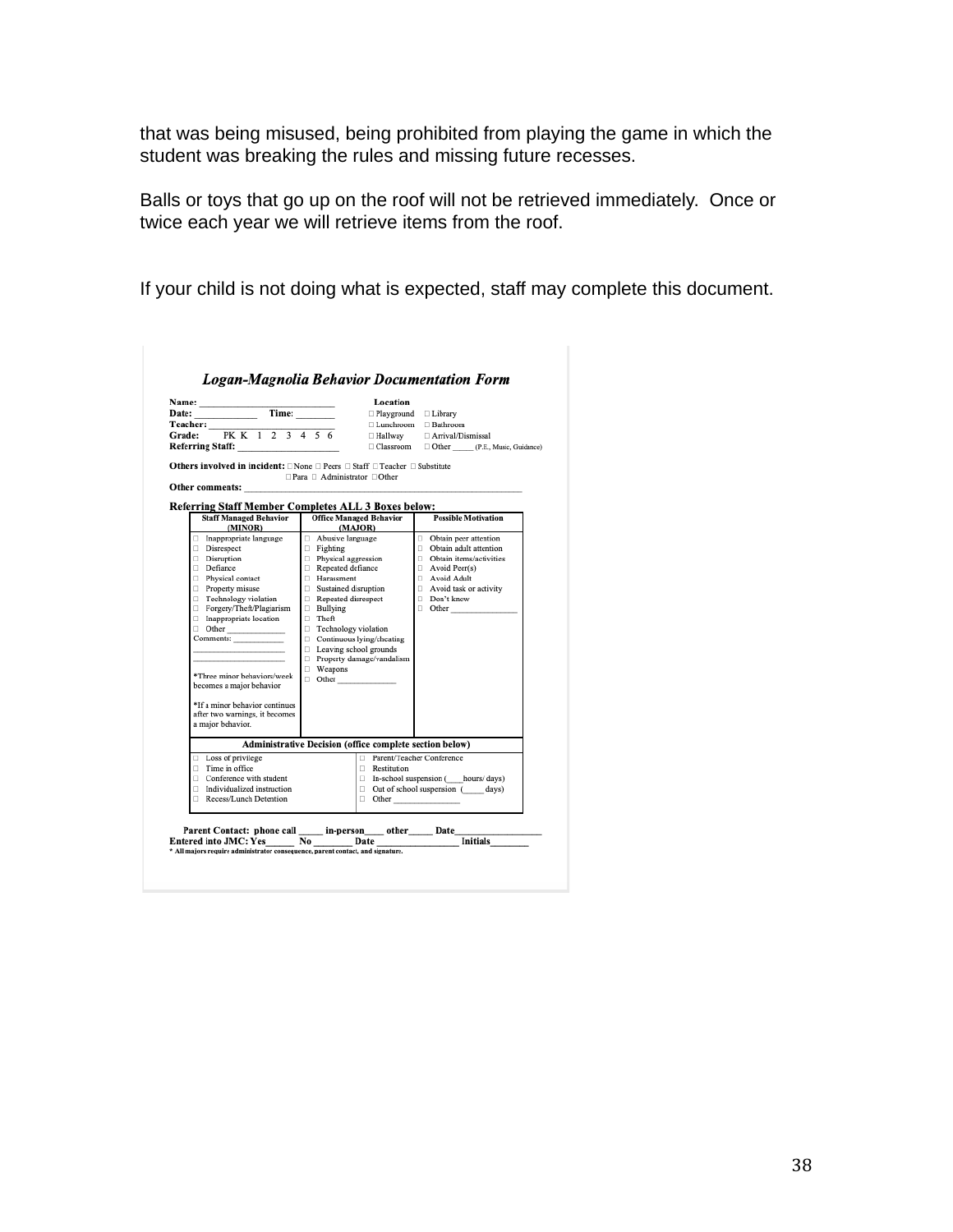# **Birthday Treats**

Many students want to bring treats to share with their class on their birthday. Parents are encouraged to contact their child's teacher before bringing treats so that they can arrange a time and day to bring the treats that does not conflict with another child's birthday or another special activity going on that day and for any allergy concerns in the class. Prepackaged treats are encouraged.

## **Invitations to Parties**

The school would prefer that invitations are mailed unless all children in the class are invited to the party. This avoids unnecessary hurt feelings to children who are not invited.

If invitations are to be distributed to every child in the classroom, the child should ask the teacher when he or she can distribute them. This will help eliminate possible disruptions in the academic day.

## **Sharing Time**

Several teachers have a sharing day when students may bring things from home to share with their class. If there is a question as to whether an item is appropriate or not, the classroom teacher should be contacted ahead of time.

If a child wants to bring a pet to school, this must be cleared with the classroom teacher and the principal ahead of time. If cleared ahead of time, parents must bring the pet to school since pets are not allowed on the school bus.

## **School Supplies**

The list of necessary school supplies is on our website, www.lomaschools.org.

## **School Parties, Ceremonies and Observances**

The school will continue school parties, ceremonies and observances which have become a tradition and a custom of the educational program. These include, but are not limited to, reciting the Pledge of Allegiance and observance of holidays, such as Halloween, Christmas, and Valentine's Day by parties, programs, and performances. Such parties, ceremonies or observances shall have a secular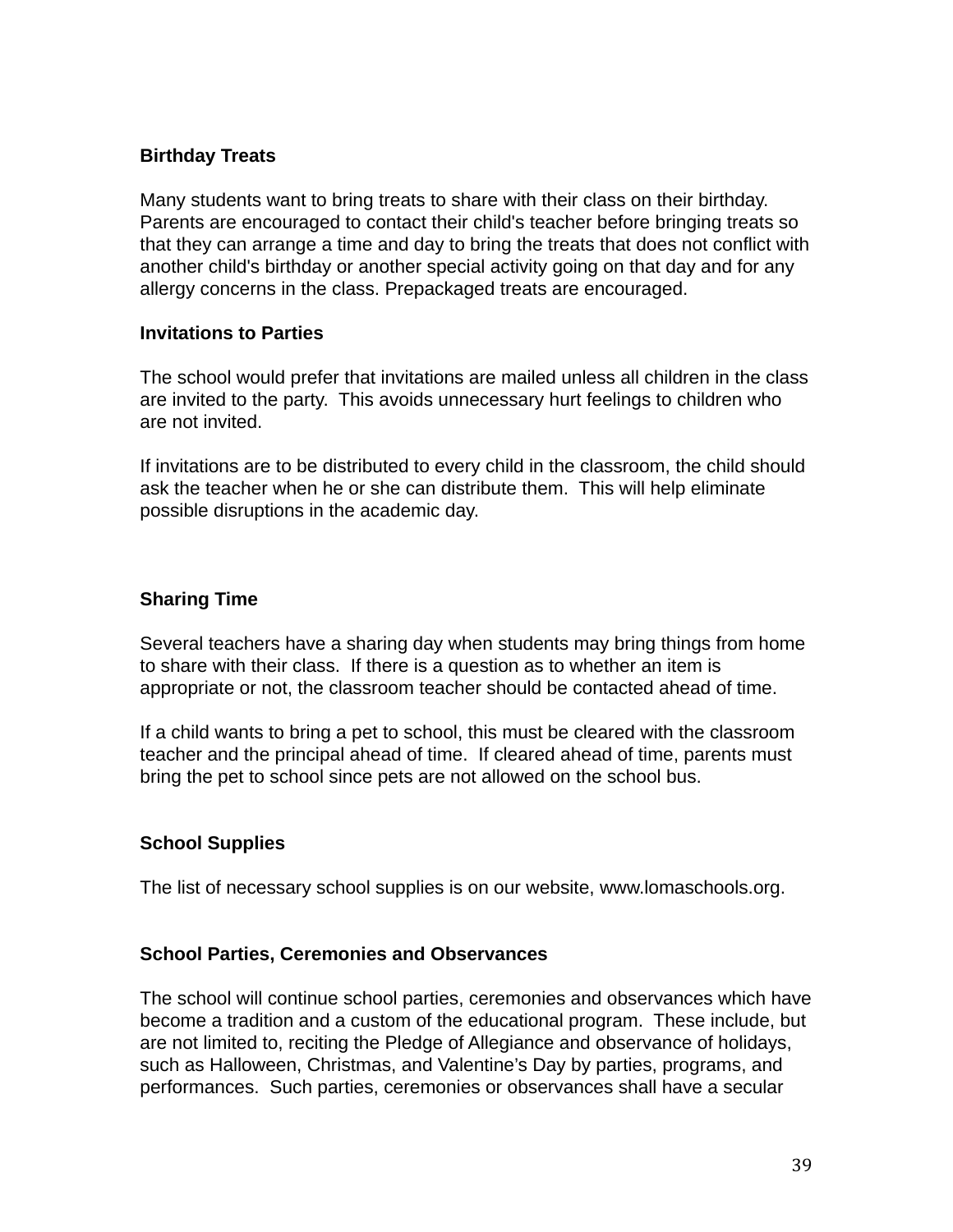purpose and shall not advocate or sponsor a particular religion. Students may be excused from these with parent permission.

# **Kid Care**

Beginning in January of 2016, Kid Care has been officially licensed through the Department of Human Services (DHS). This program is a before and after school care service for school-age students who attend our school. It opens at 6:00 A.M. and runs until breakfast is served. It begins when school is dismissed and runs until 6:00 P.M. Kid Care is open Mondays through Fridays and also on days when school is not in session because of staff development or school vacation. Amy Schwertley is the director of the Kid Care Program. Please refer to the Kid Care handbook for hourly Kid Care rates.

# **Panther Room**

The Panther Room is child care for 3 and 4 year olds enrolled in Preschool. It will normally be open Mondays through Fridays from 7:00 a.m - 5:00 p.m. when school is in session. A monthly calendar signup is required. No drop ins are allowed. Please check with the school for the current half day rates.

## **Requests to Stay Indoors at Recess**

It is our belief that fresh air and exercise are a beneficial part of our students' day. Therefore, a physician's note is needed for any child who requests to stay in from recess.

We work very hard to monitor the wind chill and make sure our students do not go outside, or stay outside, for any length of time when the conditions are unfavorable. Please make sure your child is dressed appropriately for the season. For example, in the winter please make sure your child wears a winter coat, gloves, hat and boots if needed. In addition, if your child wears boots to school, please send a pair of shoes in their bag for their school day. **PLEASE LABEL ALL ITEMS YOUR CHILD WEARS TO SCHOOL.**